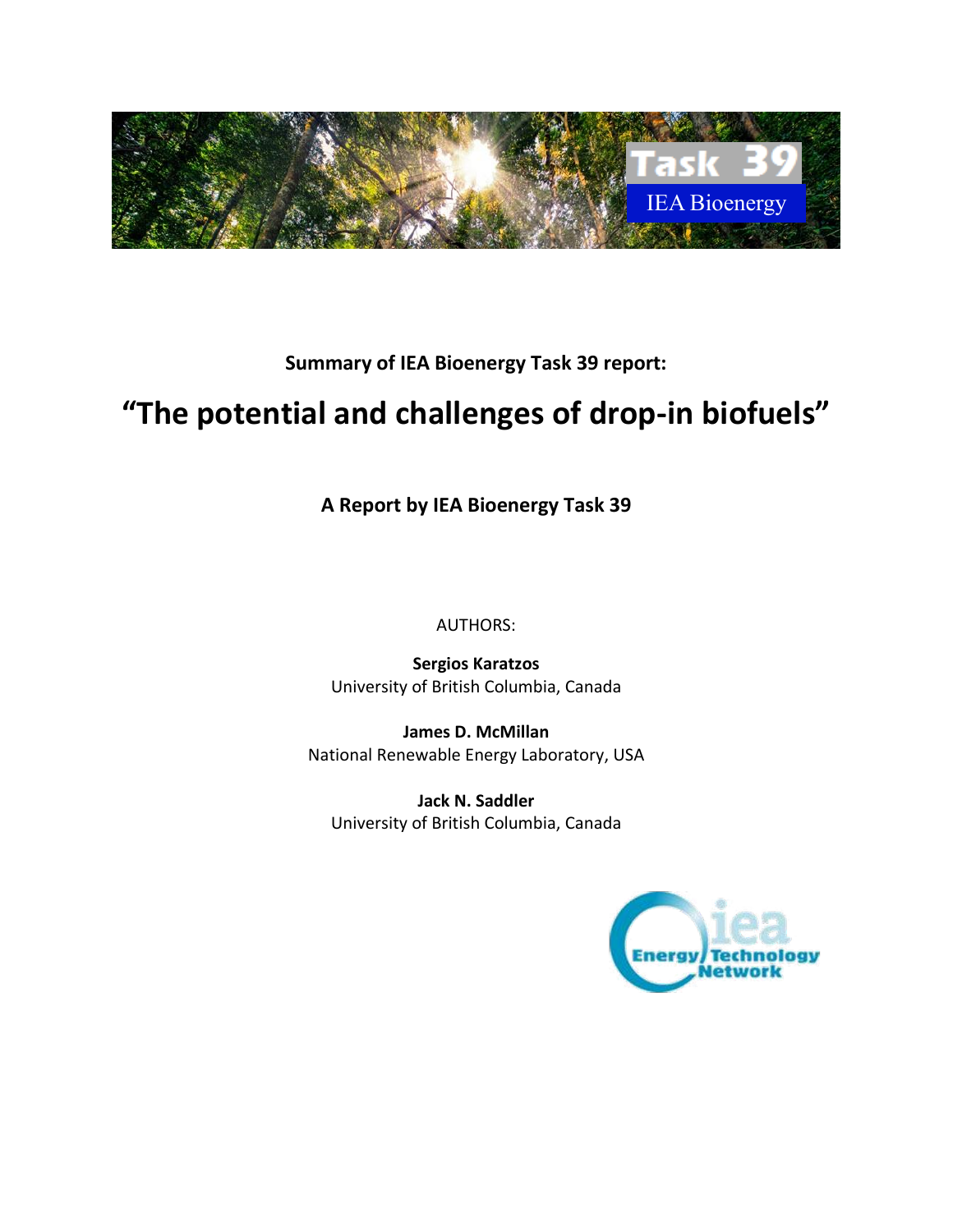# **Summary of the report: "The Potential and Challenges of Drop-in Biofuels"**

Summary of Report prepared by:

*Sergios Karatzos*  University of British Columbia, Canada

*James D. McMillan*  National Renewable Energy Laboratory, USA

*Jack N. Saddler* University of British Columbia, Canada

Copyright © 2014 IEA Bioenergy. All rights reserved.

First electronic edition produced in 2014

A catalogue record for this Report is available from the British Library.

ISBN: 978-1-910154-09-0 (Electronic version)

Published by IEA Bioenergy



#### **Disclaimer**

IEA Bioenergy, also known as the Implementing Agreement for a Programme of Research, Development and Demonstration on Bioenergy, functions within a Framework created by the International Energy Agency (IEA). Views, findings and publications of IEA Bioenergy do not necessarily represent the views or policies of the IEA Secretariat or of its individual Member countries.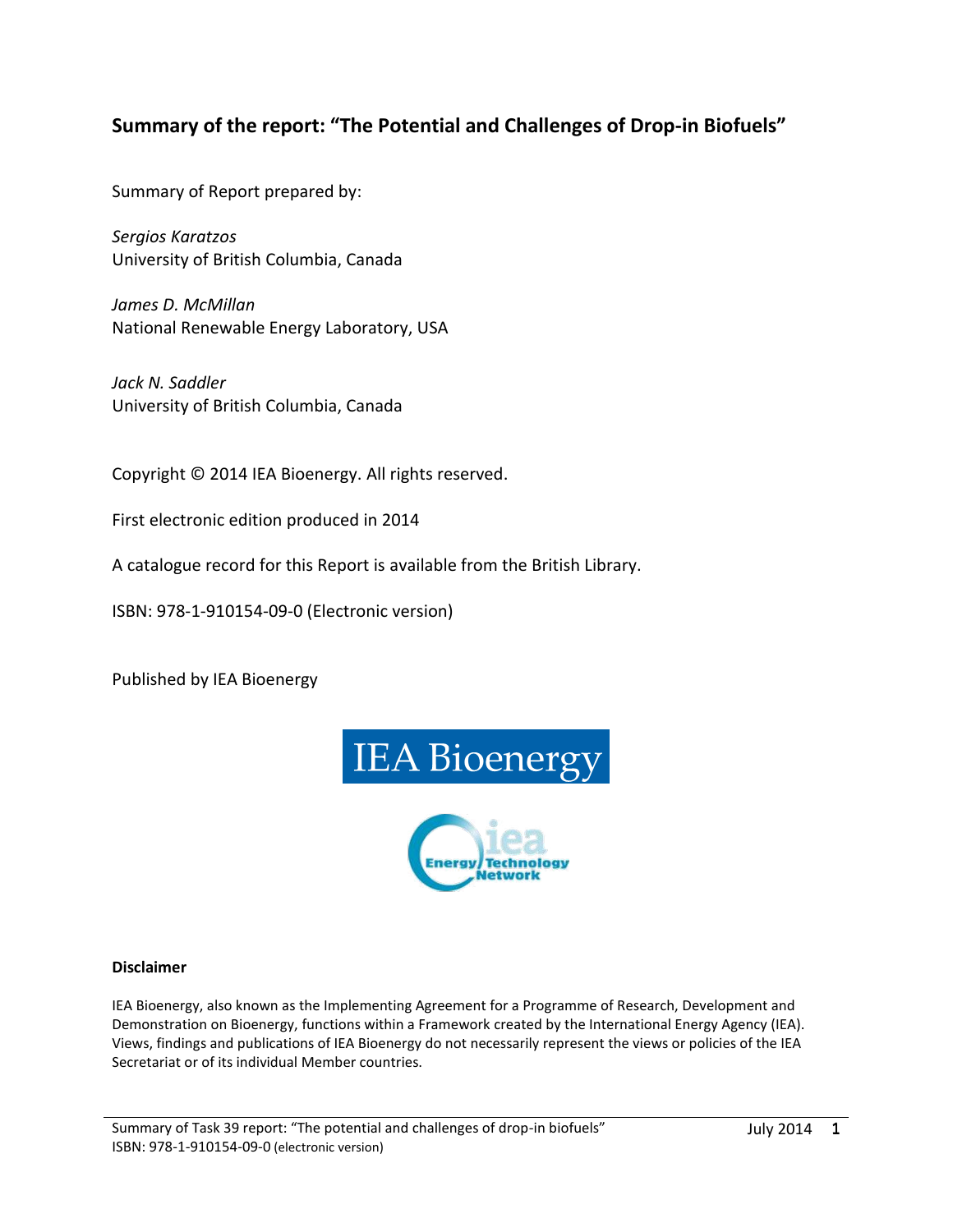# <span id="page-2-0"></span>**Contents**

# <span id="page-2-1"></span>Introduction

The main report that this compressed summary refers to was commissioned by IEA Bioenergy Task 39 with the goal of providing a background to the topic of so-called "drop-in" biofuels, an assessment of technical approaches being developed and an overview of anticipated challenges to large scale commercialization of "drop-in" biofuels technologies. The main report can be accessed at the Task 39 [website.](http://www.task39.org/) For the purposes of this report, "drop-in" biofuels are defined as "liquid bio-hydrocarbons that are functionally equivalent to petroleum fuels and are fully compatible with existing petroleum infrastructure".

There is considerable interest in developing advanced biofuels that can be readily integrated in the existing petroleum fuel infrastructure in a "drop-in" fashion, particularly by sectors such as aviation where there are no real alternatives to sustainably produced biofuels for low carbon emitting fuel sources. Although the production of ethanol and biodiesel is well established, these biofuels are not fully compatible with the substantial inventory of existing vehicle engines or the overall liquid transportation fuel refining and distribution infrastructure.

Drop-in biofuels are attractive from both an infrastructure and a fuel market perspective. Trillions of dollars' worth of petroleum infrastructure (refineries, pipelines, blending terminals, fuel pumps) has already been built that is not fully compatible with either ethanol or biodiesel production and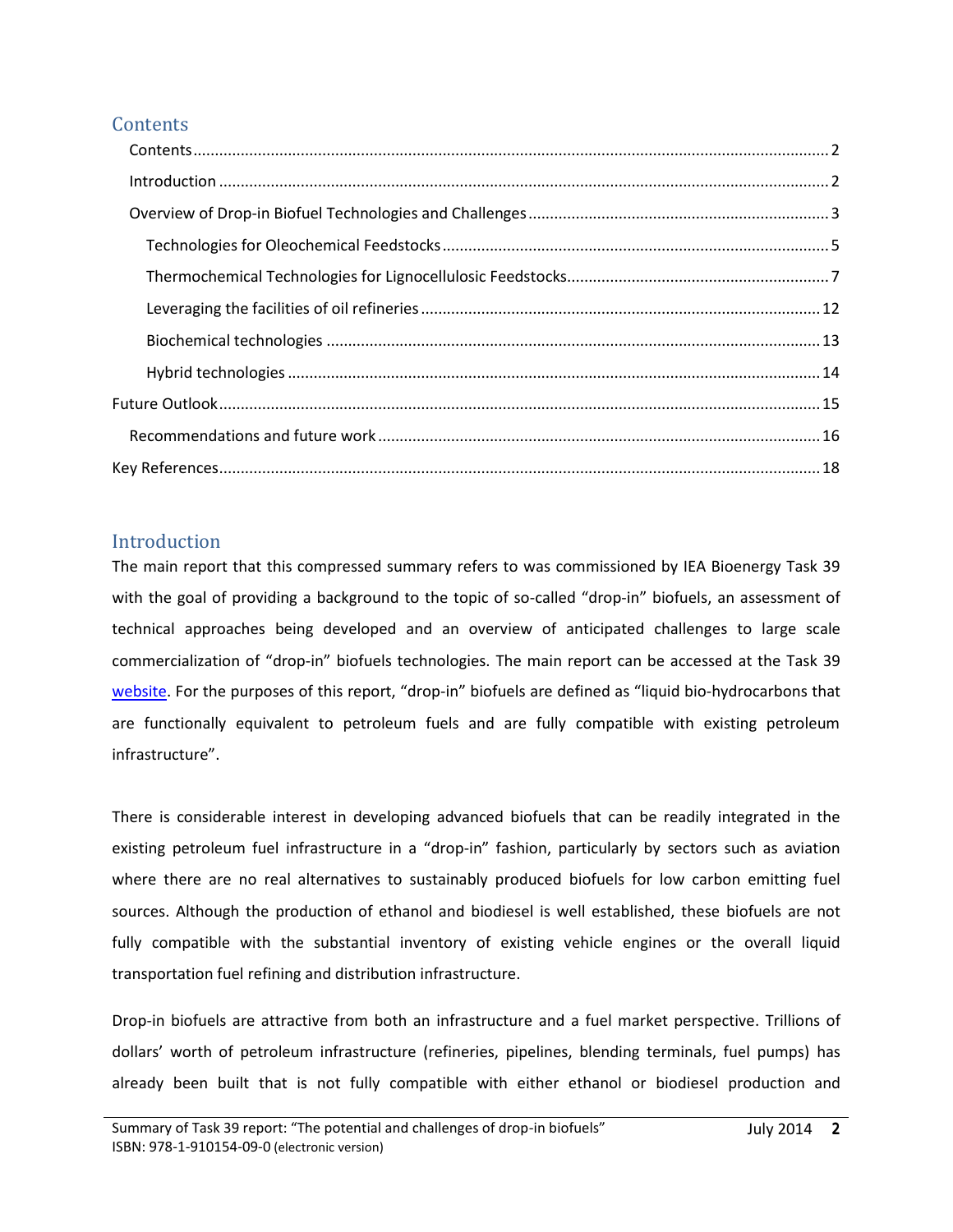distribution, whereas drop-in biofuels by definition should be fully fungible and compatible with, and thus able to leverage, this large existing "petroleum-based" infrastructure. At the same time, the ongoing "dieselification" of the global transportation fleet implies that ethanol, which is primarily used as a gasoline blendstock, is becoming increasingly constrained as a global liquid fuel source as compared to biodiesel and jet fuels.

# <span id="page-3-0"></span>Overview of Drop-in Biofuel Technologies and Challenges

There are several ways to produce drop-in biofuels that are functionally equivalent to petroleumderived transportation fuel blendstocks. These are discussed within three major sections of the full report and include: oleochemical processes, such as the hydroprocessing of lipid feedstocks obtained from oilseed crops, algae or tallow; thermochemical processes, such as the thermochemical conversion of biomass to fluid intermediates (gas or oil) followed by catalytic upgrading and hydroprocessing to hydrocarbon fuels; and biochemical processes, such as the biological conversion of biomass (sugars, starches or lignocellulose-derived feedstocks) to longer chain alcohols and hydrocarbons. A fourth category is also briefly described that includes "hybrid" thermochemical/biochemical technologies such as fermentation of synthesis gas and catalytic reforming of sugars/carbohydrates.

One challenge that the development of drop-in biofuels shares with the global petroleum industry is the requirement for increasing amounts of molecular hydrogen  $(H_2)$ . In the case of petroleum, more hydrogen will be needed to upgrade crude oil feedstocks of declining quality (i.e., increasingly heavier and more sour, as in the case of heavy oils being sourced from Venezuela and Canada). Similarly, greater amounts of hydrogen are generally needed to produce more energy dense and highly reduced drop-in biofuels. For the foreseeable future, much of this increased demand for hydrogen is likely to be met using hydrogen derived from natural gas.

Oil refineries use hydrogen to upgrade low-grade crude oil, both to remove problematic sulfur and other heteroatom impurities (hydrotreating) and to "crack" longer carbon chain molecules to shorter chain molecules while also enriching them with hydrogen (hydrocracking). One result of these hydrogenconsuming processes (collectively known as hydroprocessing) is to elevate the hydrogen to carbon ratio of low grade crude oils. The hydrogen to carbon ratio is a good indicator of petroleum feedstock quality since a high sulfur content or the presence of long, condensed carbon chains (e.g., in coal) reduce the H/C ratio. As detailed in the main body of the report, the H/C ratio can be visualized as a staircase (see Figure 1 below). In this simplified staircase analogy, the more "steps" that have to be climbed up the "H/C staircase" to achieve an H/C ratio suitable for liquid gasoline, diesel and jet transportation fuel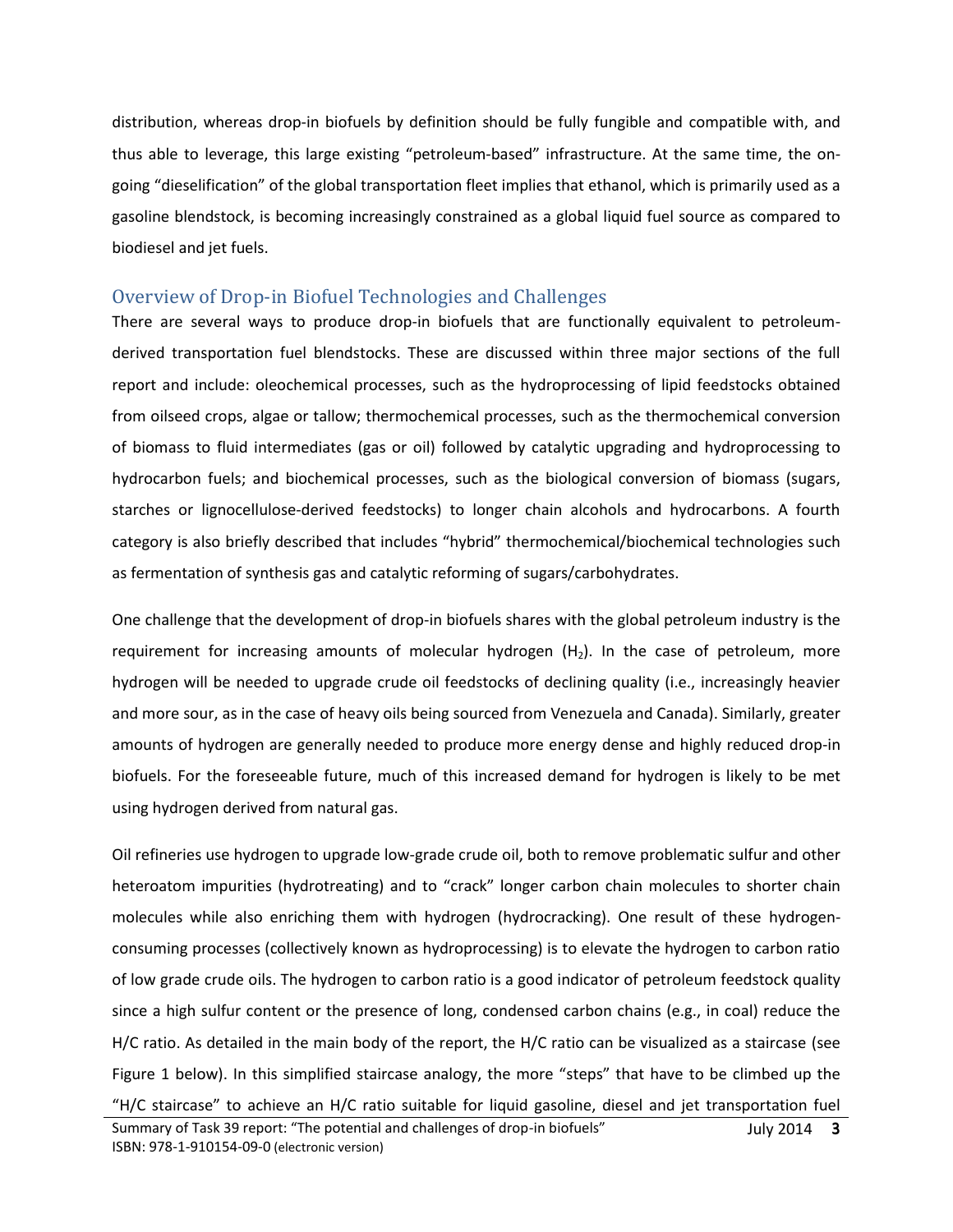applications, the more hydrogen inputs and processing efforts are required. Non-hydrogen-consuming processes such as catalytic or thermal cracking can also be used to increase the H/C ratio of petroleum feedstocks by removing carbon in the form of tars and char (coke). However, this approach consumes feedstock and reduces yields and so is generally avoided, particularly when prices for crude oil feedstocks are high.



Figure 1: The increase in effective Hydrogen to Carbon ratio represented as a "staircase." (Fossil feedstocks in brackets and bold)

It is also evident that a majority of evolving drop-in biofuel technologies require hydrogen (H<sub>2</sub>) inputs or other chemical reduction processes to upgrade oxygen-rich carbohydrate, lignin or lipid feedstocks to hydrogen-rich hydrocarbons that are functionally equivalent to petroleum-derived liquid fuels. As detailed in the main report, some type of hydroprocessing step will likely be required for most drop-in biofuel technology platforms, with imported hydrogen used to remove oxygen (in the form of  $H_2O$ ) from oxygenated lignocellulose intermediates or lipid feedstocks. Alternatively, non-hydrogen consuming processes (whether chemical or biological) will have to oxidize significant amounts of feedstock carbon in order to produce the required hydrogen or alternative reducing power carriers (such as NADPH used in biological processes). However, as is the case for petroleum feedstocks, these alternative routes to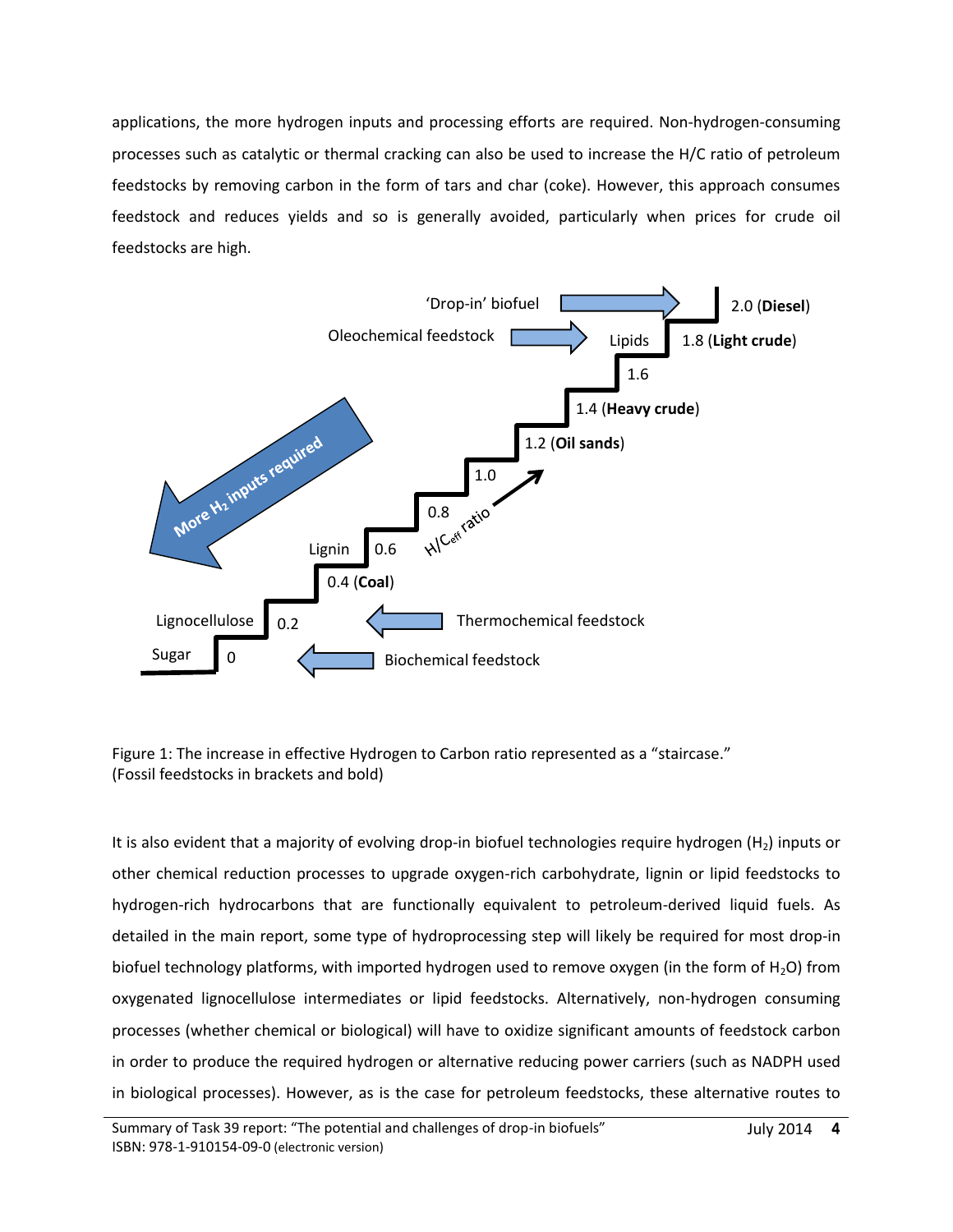deoxygenation will reduce yields by consuming a portion of the feedstock and thus are generally less attractive than hydroprocessing using imported hydrogen.

An effective hydrogen to carbon ratio,  $H_{eff}/C$ , can also be defined for biomass feedstocks (see Figure 1 above) by adjusting for their significant oxygen content (compared to fossil fuel-based feedstocks), and constitutes a relevant metric for understanding and comparing the techno-economic challenges for drop-in biofuel processes using different types of biomass feedstocks. Highly oxygenated biomass feedstocks such as sugar molecules have a  $H_{eff}/C$  ratio of 0 whereas the target ratio for drop-in biofuels is approximately 2, similar to the H/C ratio of diesel. Most biomass feedstocks (sugars, cellulose, lignocellulosic biomass, lignin) have a  $H_{eff}/C$  ratio near zero, much lower than petroleum feedstocks, and are positioned at or near the bottom steps of the H/C staircase. Biomass feedstocks thus need to "climb" more steps than fossil feedstocks to reach a chemically reduced state similar to diesel, jet and gasoline fuels. Even low grade fossil feedstocks such as coal  $(H/C = 0.5)$  contain a substantially higher H<sub>eff</sub>/C ratio than most biomass feedstocks. A notable exception are the biomass-derived lipids and other oleochemical types of biomass feedstocks, which contain much lower levels of oxygen than other biomass feedstock types and have an  $H_{eff}/C$  ratio of about 1.8. These types of oleochemical feedstocks start much farther up the H/C staircase and are thus more readily suited for conversion to drop-in biofuels than other types of biomass feedstocks.

Stoichiometrically, an equivalent amount of hydrogen is required to remove oxygen atoms from biomass (in the form of  $H_2O$ ) as is required to remove sulfur atoms from low grade petroleum (in the form of H2S). In reality, a lot more hydrogen is required to upgrade biomass feeds than petroleum feeds because biomass contains much more oxygen (approximately 10 wt% oxygen in vegetable oils and 40 wt% oxygen in lignocellulosics) than high sulfur petroleum (up to 3 wt% sulfur in high sulfur petroleum). It should also be noted that the performance of petroleum desulfurization processes has been optimised for decades and is thus at a significantly more advanced stage of development than biomass deoxygenation processes.

# <span id="page-5-0"></span>Technologies for Oleochemical Feedstocks

Current commercial drop-in biofuel production represents a small percentage (<4%) of total global biofuel markets with the vast majority of drop-in biofuels derived via the oleochemical platform which uses feedstocks such as palm oil, used cooking oil and tallow. These "fat-derived" or "oleochemical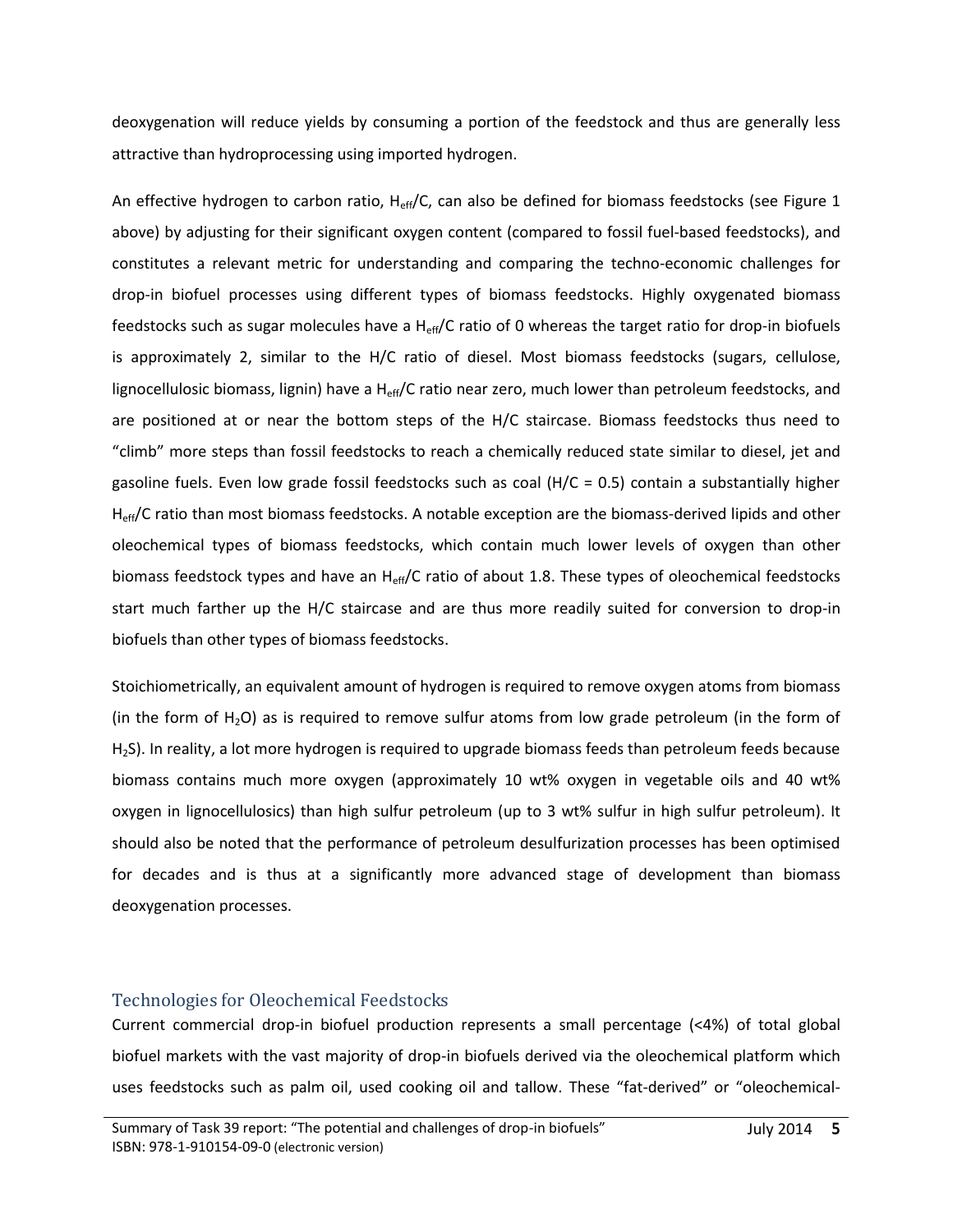derived" drop-in biofuels are often referred to as hydrotreated esters and fatty acids (HEFA) and represent a subcategory of hydrotreated vegetable oil (HVO) biofuels. HVOs are notably distinct to fatty acid methyl ester (FAME) biodiesels which retain an oxygen ester and are therefore too oxygenated to be a drop-in biofuel.

Vegetable oils contain about 10 wt% oxygen and this oxygen has to be removed to produce drop-in HVO biofuels. Hydrotreating to remove this oxygen typically consumes about 3 wt% hydrogen on vegetable oil. Alternative deoxygenation processes that require less hydrogen, or even no hydrogen, can be used to remove oxygen in whole or in part as carbon oxides (CO and  $CO<sub>2</sub>$ ). However, these types of "decarboxylation" processes achieve lower fuel yields due to these carbon losses. Hydrotreated vegetable oil (HVO) biofuels can also be produced by co-processing oleochemical feeds with petroleum feeds in modern oil refineries and there have been a variety of commercial demonstration trials. The work already performed on combined processing of oleochemical and petroleum feeds has shown that there are significant opportunities to further improve hydrotreating catalysts for such applications. In particular, current hydrotreating catalysts need to be adapted to the oxygenated and often more "waxy" nature of vegetable oils compared to crude oil, and companies active in catalyst development such as Haldor Topsoe and UOP Honeywell are making considerable R&D investments in this area. In addition, hydrotreating units processing oleochemical feedstocks have about an order of magnitude higher hydrogen demand than those processing conventional petroleum feeds. Even at low biofeed blending levels, this disparity in hydrogen requirements can lead to problems in co-processing biofeeds with petroleum feeds. Reported difficulties include hydrogen starvation and excessive pressure drops within hydrotreating units, as well as poor desulfurization (of the petroleum feed fraction) through coking and deactivation of hydrotreating catalysts. As a consequence of these issues, HVO biofuels are currently produced in commercially significant volumes in stand-alone facilities using specialised conditions and catalysts. Examples are Neste Oil's three major HVO facilities which convert palm and other vegetable oils to 46,000 barrels of HVO biofuels per day.

Drop-in oleochemical biofuels contain no aromatics (tall oil diesel is an exception). While this may be beneficial in terms of reducing the toxicity of emissions from fuel combustion, it means additional blending of aromatic components will be needed in applications where aromatics are required (e.g., for swelling elastomer parts in jet engines).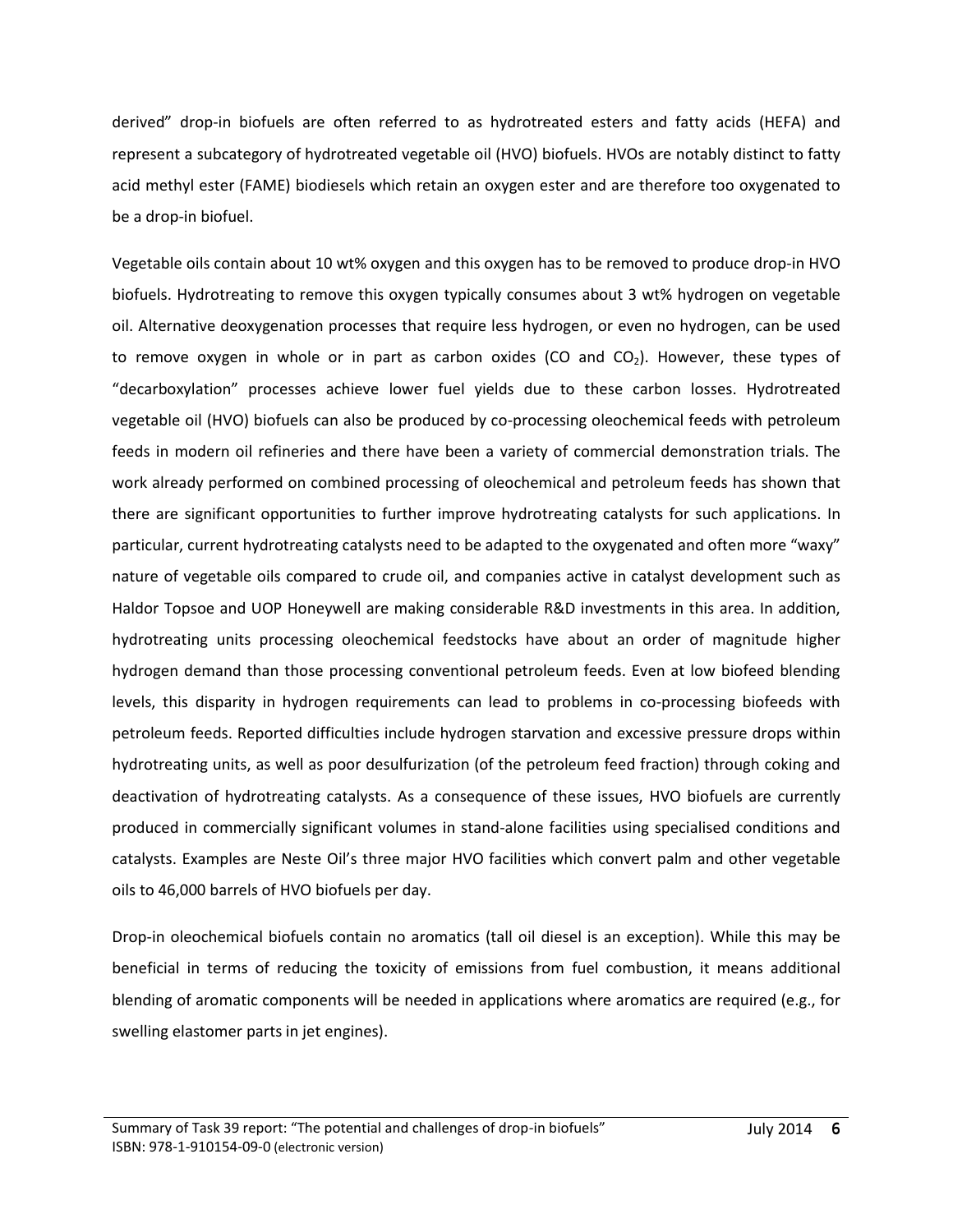The vast majority of aviation trials using drop-in biofuels have used HVO biofuels because they are already commercially available and are ASTM approved. However, the price of HVO biofuels remains relatively high and in the absence of incentives to produce these biofuels, vegetable oils will most likely be converted to conventional FAME biodiesel as it costs considerably less to produce than drop-in HVO biofuels. Typically, increasing the fraction of jet fuel range products being produced from oleochemical feedstocks requires higher hydrogen inputs (more extensive hydrocracking) and these extra costs must be considered when designing strategies to promote greater production of aviation drop-in biofuels.

One of the major reasons why there has not yet been more extensive deployment of HVO biofuel technologies is that the selling price of the vegetable oil feedstocks has historically been higher than the selling price of diesel and jet fuels. Vegetable oils such as palm and rapeseed are, at the time writing, priced in the range of USD \$500-\$1200/t (or \$12-30/GJ) [compared to approximately USD \$75-\$125/t (oven dry basis, or \$4-6/GJ) for lignocellulosic biomass] and their supply is often limited by competition from other value-added markets (e.g., food and cosmetics industries). Another reason is that vegetable oil feedstocks are quite land-intensive to produce in comparison to other feedstocks types (e.g., algae, lignocellulosic biomass). However, not all oleochemical feedstocks are created equal and there is ongoing research focussed on developing oleochemical feedstocks that can be sustainably sourced and which have a fatty acid composition better suited for fuel as opposed to food/feed applications. Algae and non-food crops such as camelina are examples of such oleochemical feedstocks that are being targeted for further improvement by major aviation biofuels development programs such as the USDAs "farm-to-fly" initiative, the USDOE's NAABB consortium and the European "flightpath" programs.

# <span id="page-7-0"></span>Thermochemical Technologies for Lignocellulosic Feedstocks

The various thermochemical methods currently being assessed for biofuel production have their origins in the ancient process of "burning" biomass in the absence of oxygen to make charcoal, a high energy content product. The major challenges of thermochemical conversion are less about feedstock and more about conversion process efficiency and the technology risks involved. Thermochemical processing conditions for lignocellulosic feedstocks can be optimized to influence the ratio of the three main products of bio-oil, synthesis gas and char. The two main routes to drop-in biofuels are through pyrolysis and gasification.

# *Fast Pyrolysis*

Fast pyrolysis has been studied in detail since the early 1980s and it essentially exposes small biomass particles (ca. 3 mm) at a temperature of about 500 °C for a few seconds to produce a "bio-oil" (up to 75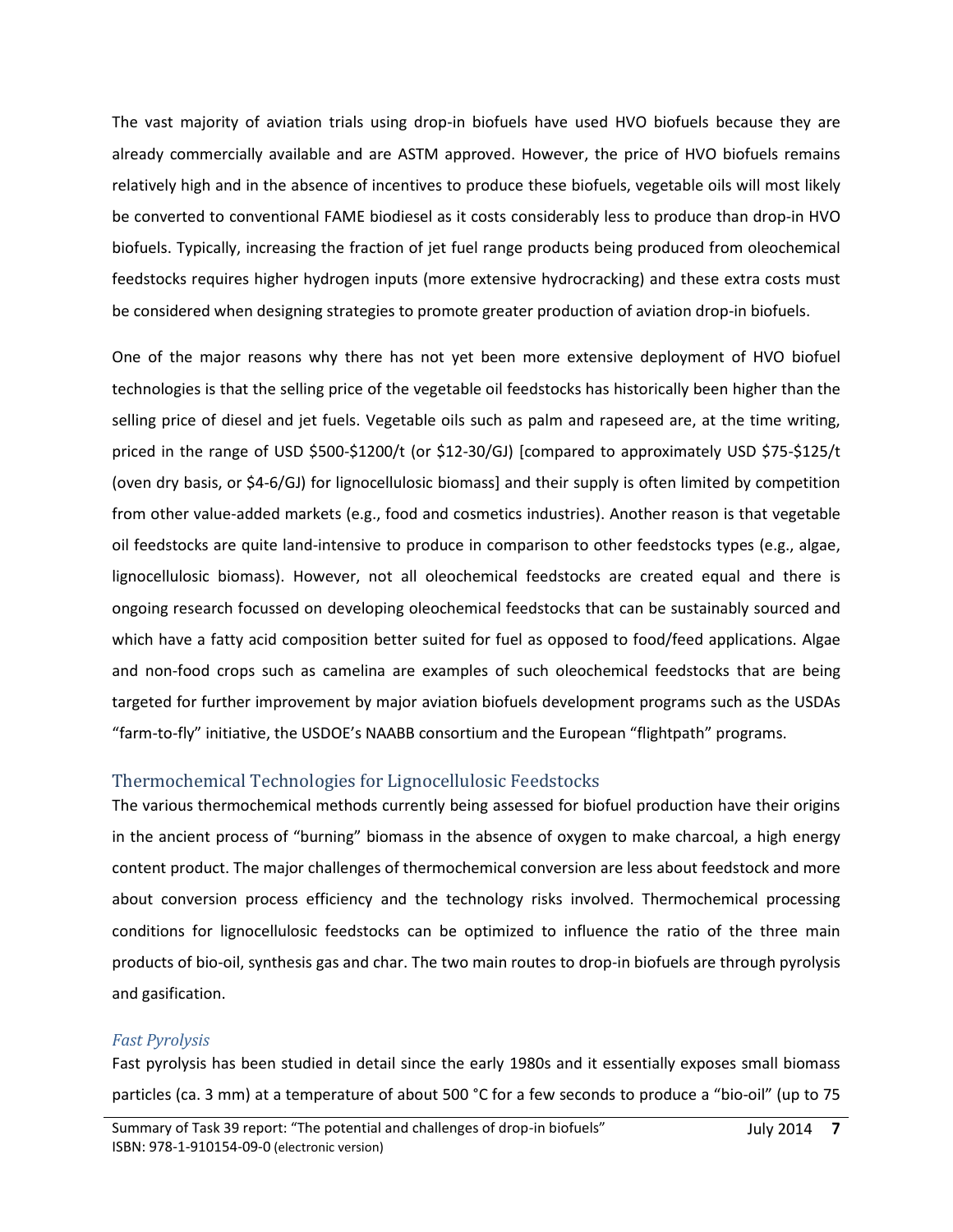wt% yield) at relatively low cost (estimated at ca. \$10 USD/GJ based on a USD \$83/t (oven dry basis) feedstock). Although there are a few, niche high value markets for bio-oil components, such as food flavouring (barbeque flavour), today pyrolysis liquids are primarily considered for use in stationary power generating facilities such as Pyrogrot's proposed 720 tpd facility in Sweden.

Pyrolysis bio-oils contain up to 40% oxygen and need to be extensively upgraded to produce deoxygenated hydrocarbon drop-in biofuel blendstocks. This upgrading is typically achieved through hydroprocessing and it represents a large proportion of equipment and production costs including significant hydrogen gas  $(H_2)$  inputs (Jones et al., 2009). It is estimated that current US refinery hydrogen-generating capacity of 3 billion standard cubic feet per day, would need to be tripled to meet the 2022 US RFS cellulosic advanced biofuel mandate of 15 billion gallons (57 billion L) using pyrolysis platform-derived diesel/gasoline blendstock. While hydrogen can be generated from the biomass feedstock itself, this process is costly from both capital and operating cost perspectives compared to externally sourcing less expensive hydrogen derived from natural gas.

Pyrolysis platform approaches also have great potential to leverage existing oil refinery infrastructure to reduce biofuels production capital and operating costs. Major savings are possible in part by sourcing hydrogen from the oil refinery directly and in the longer term through the ability to use existing processing units. However, although existing hydroprocessing units (downstream in a refinery) can theoretically be used to co-process petroleum and hydrotreated pyrolysis oils (HPO), this practice is not yet commercial and it comes with challenges related to adapting hydrotreating catalysts to be able to perform well on blends of two disparate feedstocks (HPO and petroleum). Performance trials carried out by Haldor Topsoe (the world's largest manufacturer of petroleum refining catalysts) on industrial hydrocrackers using various biofeeds identified several challenges to catalytic "co-processing" of biofeed blends with petroleum. Although insertion points for biofeeds have been suggested upstream of hydrocrackers, such as at the vacuum distillation tower, it is likely such strategies could only be used with minimally processed pyrolysis oils which presumably would still contain large amounts of undesirable refinery contaminants such as oxygen and inorganics. Thus, two of the major challenges constraining development of pyrolysis-derived drop-in biofuels are the limited availability of low cost sustainable hydrogen and the need to develop hydrotreating catalysts that can accommodate bio-oil feedstocks. A variety of companies such as Canada's ENSYN have operated pyrolysis pilot plants for several years and KiOR recently completed a 13 million gallon (49 million L) per year commercial facility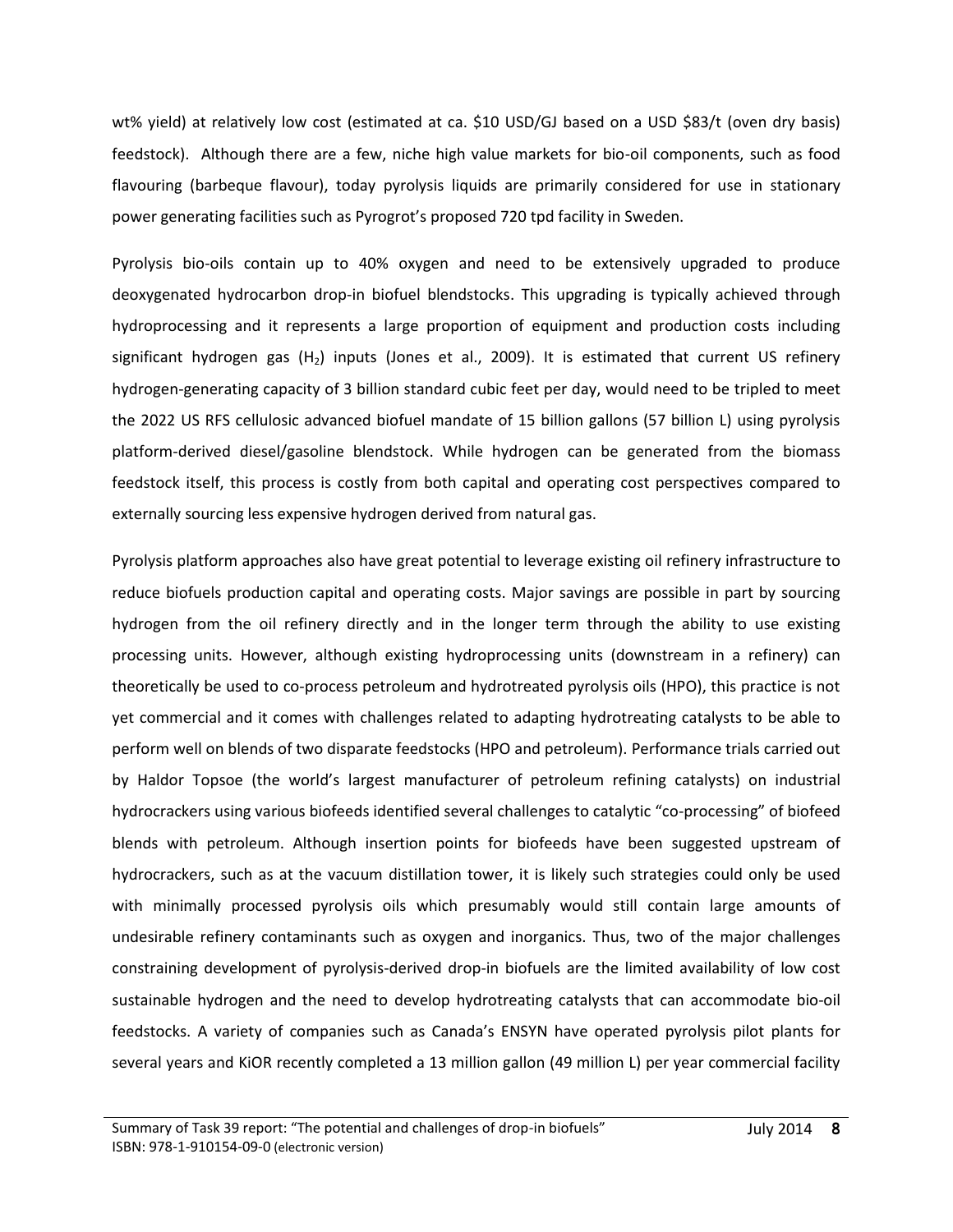in the US (However, note that this facility did not reach full production capacity as KiOR entered into financial difficulties recently).

As already described, the catalysts involved in upgrading bio-oils to drop-in biofuels represent a major performance and cost sensitivity of the pyrolysis platform. The lifespan of current hydrotreating catalysts, for example, is limited by their sensitivity to oxygen, water and coking, which are features commonly associated with processing bio-oils. Bio-oil hydrotreating catalysts with a lifespan exceeding 200 hours have not yet been demonstrated at scale (for comparison, the lifespan of current petroleum hydrotreating catalysts routinely exceeds 6 months). Identifying alternative catalyst formulations that are better able to tolerate challenging bio-oil feedstocks is an active area of R&D. It has already been shown that catalysts incorporating precious metals such as platinum and ruthenium are less prone to coking and more selective towards desirable hydrodeoxygenation reactions. However, such precious metals are orders of magnitude more expensive than conventional cobalt and molybdenum-based hydrotreating catalysts and further progress is needed to realize economic formulations. Aside from catalyst improvements, hydrotreatment process optimization options are also being investigated as a means of reducing the cost of pyrolysis-based drop-in biofuels. For example, due to the compositional complexity of bio-oils, it has been suggested that a two-step hydrotreatment process might be a more cost effective approach to bio-oil upgrading (Elliott, 2007; Jones et al., 2009; Jones at al., 2013). The first step would stabilize the bio-oil by selectively hydrotreating its most reactive (unstable) organic species and, once stabilized in this manner, a second step would be used to complete hydrotreatment. This twostep approach lends itself to a spoke and hub processing model where the first stabilization step is performed at many smaller scale facilities located near feedstock supplies and the second final upgrading step is performed at a few larger centralized facilities – perhaps petroleum refineries – where greater economies of scale are possible and existing capital assets, if available, can be used.

The cost of pyrolysis-based biofuel processes can be significantly reduced (both CAPEX and OPEX) if existing petroleum refinery infrastructure can be used. Although it has been suggested that pyrolysis oils can be inserted at any point throughout the refining process, the present analysis concludes that there are two particularly favourable insertion points for pyrolysis oils, namely before either a refinery's Fluid Catalytic Cracking (FCC) units or its hydroprocessing (hydrotreating and hydrocracking) units. The rationale is that FCC units have a similar configuration to the fluidized bed reactors used for pyrolysis. These units are at the heart of an oil refinery and are mainly used to crack heavy petroleum cuts and maximise production of lighter cuts such as gasoline blendstocks. As gasoline consumption continues to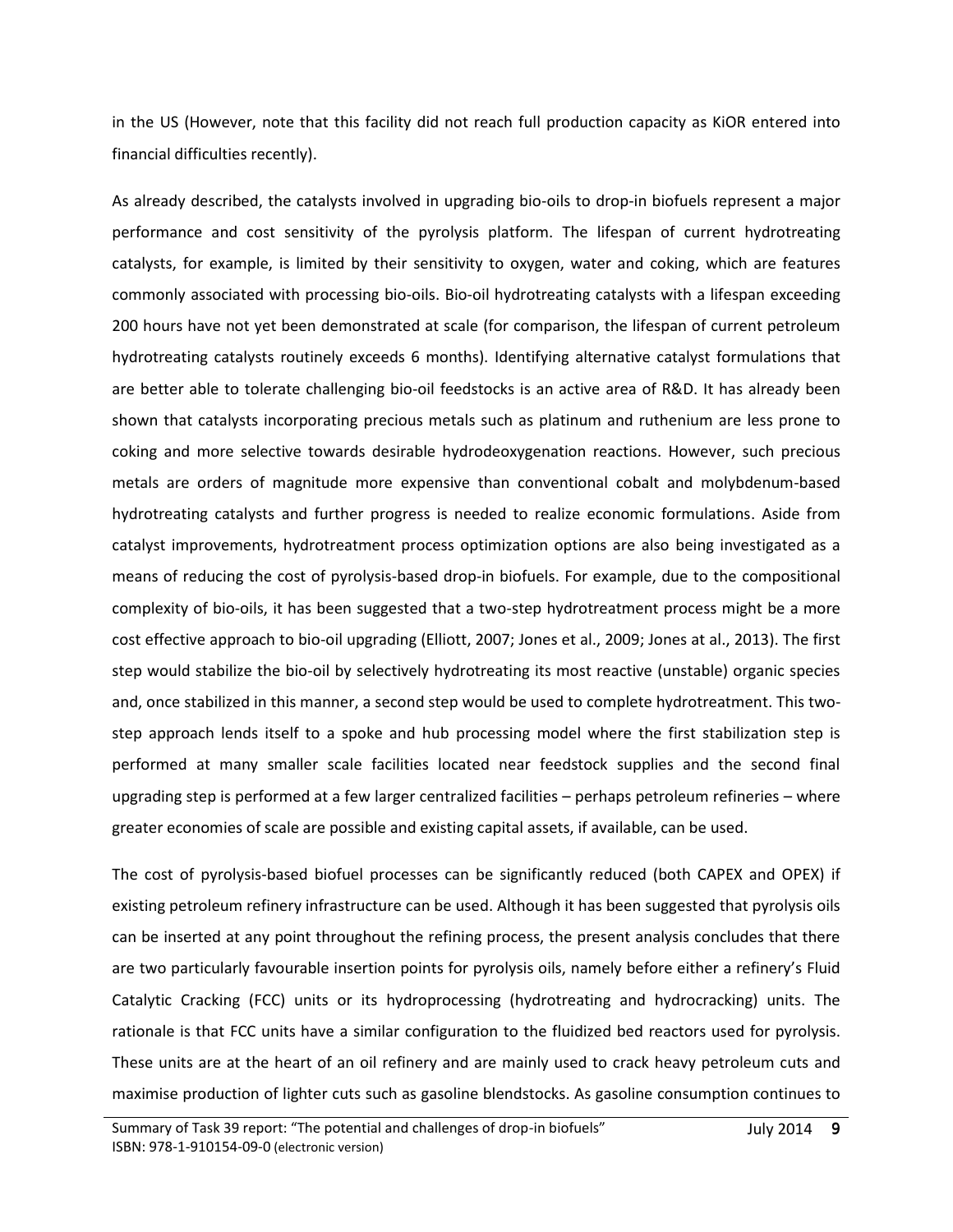decrease relative to diesel consumption within global fuel markets (the 'dieselification' trend described earlier), many refinery FCC units are becoming underutilized. In the US, fully 20% of FCC units were idle in 2013 and more are expected to be idle over the next decade or so. Inserting minimally upgraded pyrolysis oils into FCCs (e.g., in blends with vacuum gas oil) provides a strategy to put these "stranded" assets into productive use while also providing a "green credit" to a refinery's product slate. The FCC insertion point for pyrolysis oils represents a "workhorse" approach where little hydrogen is used and the bio-oils are minimally preprocessed and then co-processed with heavy vacuum gas oils to produce a relatively low value hydrocarbon intermediate and large amounts of renewable power (i.e., from burning the ample coke and gaseous byproducts resulting from FCC processing). Recent studies under the European BIOCOUP program indicated that the insertion of bio-oil containing 20 wt% oxygen for coprocessing with heavy (petroleum-based) oils in FCCs has potential as one strategy for upgrading bio-oils within an oil refinery.

The second, more "boutique" insertion point for bio-oils in a refinery is before the refinery's hydroprocessing unit operations. Hydroprocessing is more sensitive to oxygen and impurities than FCC units and unlike the FCC insertion, hydroprocessing insertion of pyrolysis oils relies on substantial hydrogen inputs (e.g., 800 litres  $H_2$  per kg of bio-oil processed, including pre-refinery hydrotreatment processing), much costlier catalysts (e.g., ruthenium-based vs ZSM5-based) and requires extensively preprocessed bio-oils (e.g., de-oxygenated to contain only 3-5 wt% oxygen). The co-hydroprocessing of lower oxygen content bio-oils with petroleum feeds generates similar, but likely more pronounced, problems as those seen when co-hydroprocessing vegetable oils inside oil refineries. Such problems include hydrogen starvation, increased pressure drops, accelerated catalyst deactivation and poorer desulfurization of the co-processed petroleum liquids. While the strategy of inserting before hydroprocessing is clearly more costly, it produces increased yields of higher value middle distillates such as diesel and jet fuels than the FCC insertion strategy. In contrast, the cheaper FCC insertion strategy generally favours the production of lower value light and especially heavy hydrocarbons such as gasoline and bunker fuels, respectively, as well as the generation of coke and gaseous byproducts (that can be used as "green" fuels for process heat and power generation). Both these refinery insertion strategies are synergistically beneficial but remain more technically challenging than is generally acknowledged by bio-oil commercialization companies and related stakeholder organizations.

Another important role that refineries can play is to generate hydrogen for pyrolysis and other drop-in biofuel facilities. Access to low cost hydrogen is important to achieving favourable drop-in biofuel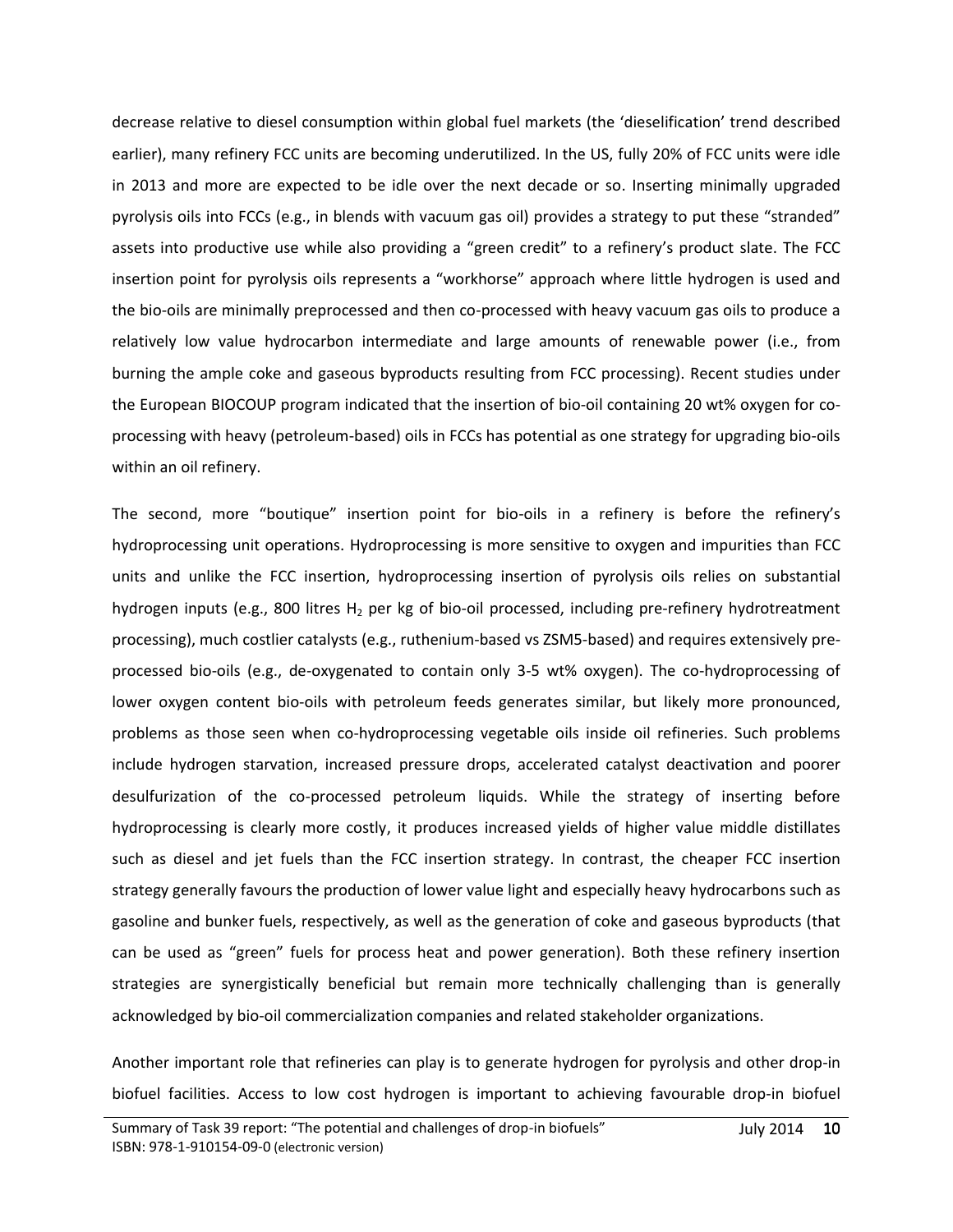economics and makes co-locating drop-in biofuel facilities with oil refineries synergistically beneficial even when no actual co-processing is performed at the refinery. While hydrogen can be generated from the biomass feedstock itself, as already discussed this process is inefficient when compared to sourcing hydrogen from an external source such as a refinery (which usually makes hydrogen from natural gas or petroleum gases).

Once the hydrogen sourcing and catalyst issues are resolved, the pyrolysis platform holds great potential since it can effectively utilize a range of biomass feedstocks and has relatively low capital costs (compared to gasification), particularly if it can be developed to leverage the substantial existing petroleum refining infrastructure. It is also interesting to note that, unlike HVOs and most other drop-in biofuel platforms, pyrolysis-derived biofuels contain aromatics produced from the conversion of the phenolics in the lignin component of biomass.

#### *Gasification*

The other major thermochemical route to drop-in biofuels is through gasification. Gasification of biomass or bio-oil produces synthesis gas ("syngas", comprised of mostly  $H_2$  and CO), which is primarily used to fuel stationary heat and power facilities such as the 8 MW bio-power station in Gussing, Austria. Syngas can also be upgraded (catalytically condensed) to drop-in liquid biofuels via the Fischer-Tropsch process (FT), which has its origins in Germany during the 1920's when access to oil was problematic. Building on this earlier work, South Africa's Sasol has converted coal syngas into diesel at its CtL Secunda facility since the 1980's. This facility has a current capacity of 160,000 barrels of diesel per day. Another variation of the FT process is used in the world's largest natural gas-to-liquids facility (Shell's Pearl GtL facility in Qatar, completed in 2011) to produce 140,000 barrels of diesel per day. However, biomassderived syngas is less energy dense than natural gas and it contains more impurities and a lower H/C ratio. As a result, biomass syngas needs to be enriched in hydrogen and cleaned of the impurities such as tars, nitrogen and other heteroatoms that can deactivate synthesis catalysts. Hydrogen is typically produced from the syngas itself by a process known as the "water-gas shift" reaction. However, this reaction consumes feedstock carbon and thus reduces the overall biomass-to-fuel yields. Alternatively, as is being proposed by companies such as Sundrop Biofuels in the US, the hydrogen can be derived from natural gas. Generally, gasification technologies entail high capital costs to both gasify the biomass and convert the resulting syngas to Fischer-Tropsch liquids or partially oxygenated liquid hydrocarbon products such as mixed alcohols. To benefit from economies of scale, these types of facilities usually have to be constructed at a large scale. The capital cost estimates for a first-of-its-kind commercial (2000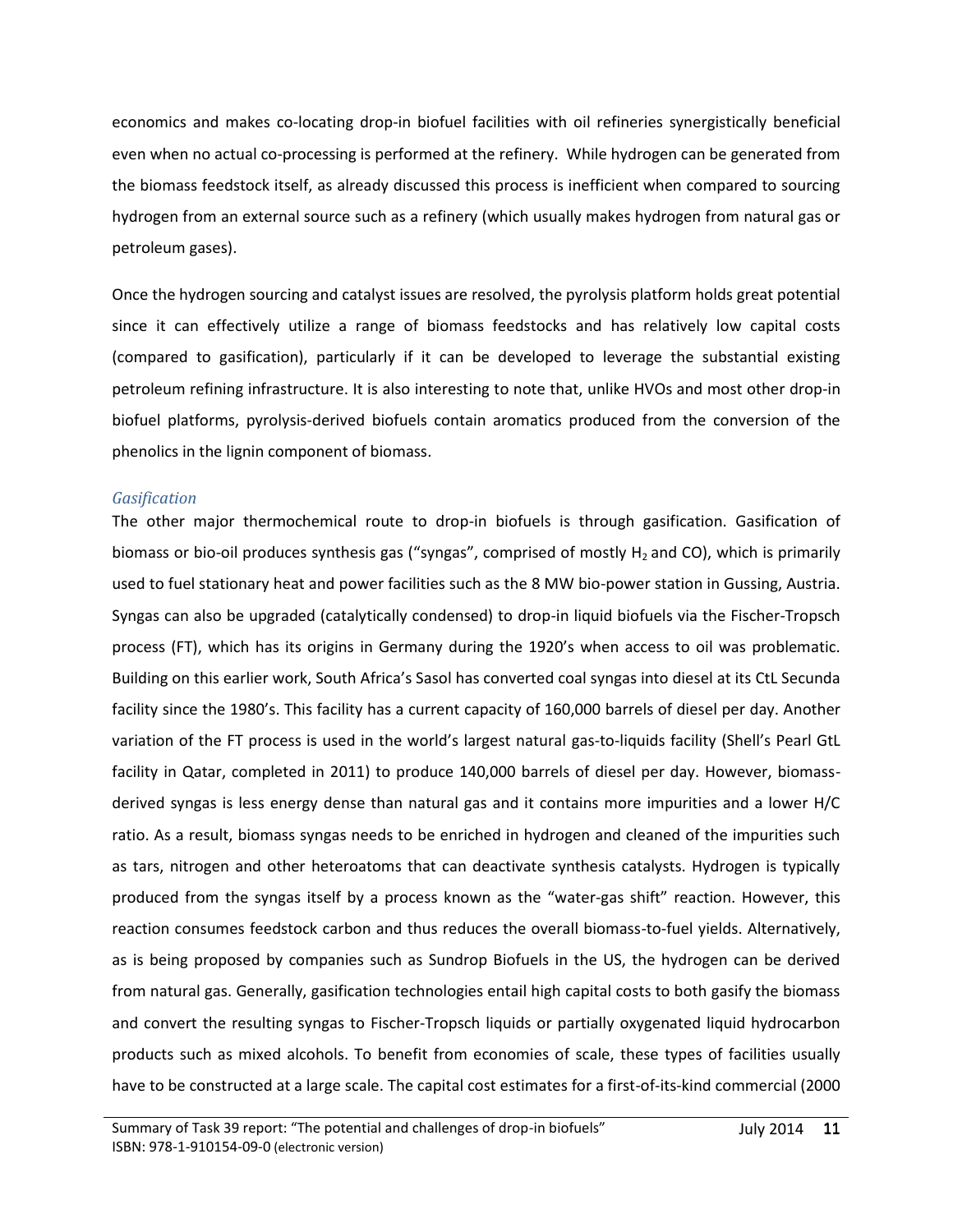tonnes of biomass (dry basis) per day) gasification-based facility are in the region of USD \$600-900 million. Several companies are pursuing gasification platform routes to drop-in biofuels such as UPM-Kymmene's (Finland) proposed 32 million gallons (120 million L) per year (MGPY) facility in Stracel, France and Forest BtL Oy (Finland), which has licensed Choren's Carbo-V technology and hopes to complete a 34 MGPY (130 million L) by 2016.

# <span id="page-12-0"></span>Leveraging the facilities of oil refineries

The capital costs of both the oleochemical and thermochemical processes could be reduced significantly by leveraging existing process units available in petroleum refineries. Oil refineries are complex facilities comprised of the many unit operations needed to fractionate and upgrade diverse crude oil feedstocks. Upgrading entails a number of intertwined processes such as cracking (breaking heavy hydrocarbon chains to lighter ones), naptha reforming (creating aromatic molecules necessary for gasoline blends) and hydrotreatment (mainly used to remove sulfur before fuel blendstock finishing). The dilemma in trying to identify refinery insertion points for renewable feedstock drop-in biofuel intermediates is to what extent should the intermediate be upgraded (deoxygenated) prior to insertion and to what extent should the refinery be adapted to accept less-upgraded, oxygen-containing biofeed intermediates. The challenges of processing biofeeds in an oil refinery are significant, as has been demonstrated by previous industrial trials using less problematic renewable feedstocks such as fatty acids containing relatively low amounts of oxygen (11% oxygen). The oxygen content of biofeeds translates to corrosion of metallurgy and extensive coking of catalyst surfaces as well as downstream contamination risks and requirements for venting of oxygenated gases (CO,  $CO<sub>2</sub>$  and H<sub>2</sub>O). Strategies to mitigate these challenges include limiting the blending rate of biofeeds in petroleum feeds and favouring insertion points towards the end of refinery processing, both of which lower the risk of downstream contamination with biomass oxygenates, inorganics and tars. Hydrocracking units situated at the end of the oil refining process are suitable for drop-in biofuel leveraging. All of the drop-in biofuel processes proposed to date entail some form or degree of capital intensive and hydrogen-consuming hydroprocessing (especially pyrolysis and hydrotreated ester and fatty acids (HEFA) platforms). Refineries can be leveraged by drop-in biofuel facilities in order to utilize existing hydroprocessing facilities and also to source low cost fossil feedstock derived hydrogen. Still, even with this lower risk co-location strategy, there are significant challenges that need to be resolved such as matching the scale, siting and catalyst design for two distinctly different feedstocks (bulky and reactive solid biomass versus relatively inert petroleum liquids (crude oil)).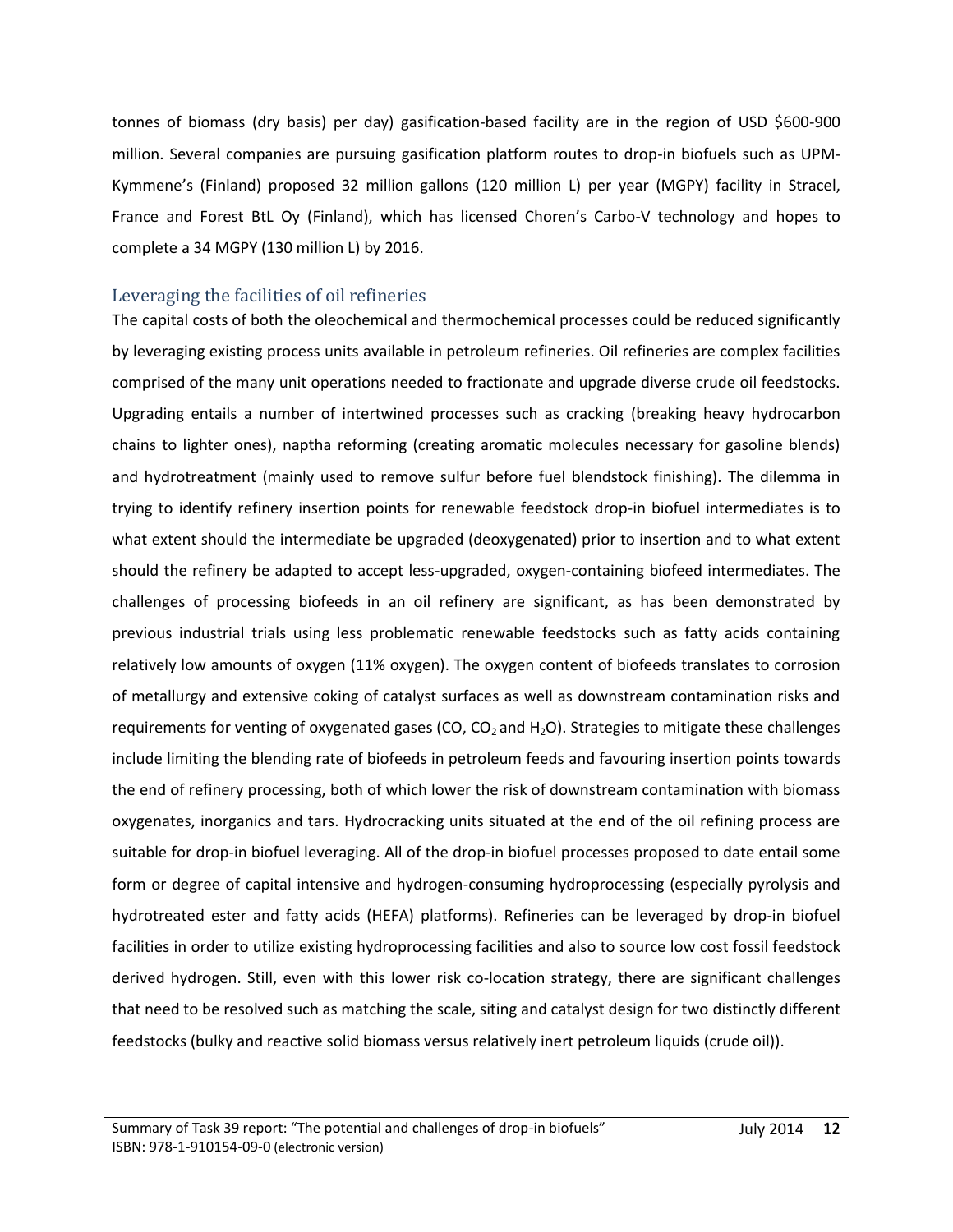#### <span id="page-13-0"></span>Biochemical technologies

Alternative biological routes have been proposed as a third *biochemical* technology platform for producing drop-in biofuels where the capital costs should be significantly lower than those projected for thermochemical routes. In contrast to the traditional fermentation of sugar to ethanol, these "advanced" biological routes convert sugars to less oxygenated, more energy-dense molecules such as longer chain alcohols (butanol, butanediol) or even larger hydrocarbon molecules such as isoprenoids and fatty acids. Although butanol, n-butanol and isobutanol, are oxygenated and thus cannot be considered to be fully "drop-in" biofuels, they are less oxygenated and hydrophilic than ethanol and companies such as Butamax, Cobalt and Gevo are currently assessing their suitability as intermediates for drop-in biofuel production. Other companies such as Solazyme, using heterotrophic algae, and Amyris and LS9, using genetically engineered yeasts and bacteria (E. coli) respectively, are trying to convert sugars directly to renewable hydrocarbons. One of the attractive characteristics of these technologies is the potential to "piggy-back" onto existing ethanol facilities by simply switching the ethanol producing yeast with alternative microorganisms that would instead make the drop-in intermediate. As some of the biological intermediates, such as farnesene, are quite hydrophobic, they should, in theory, be more readily recoverable from the aqueous fermentation broths. However, the recovery of these molecules from the fermentation broth has proven to be more challenging than anticipated due to several factors, such as intracellular expression of hydrophobic metabolites or, as in the case of butanol, fermentation titers typically well below the concentration that induces phase separation (70 - 80 g/L butanol).

Depending on the microorganism used, the "biochemical drop-in pathways" can produce highly reduced biohydrocarbon molecules such as sesquiterpenes and fatty acids thus minimizing the degree of final hydroprocessing needed to bring the biofuel product up to diesel, gasoline or jet fuel specifications. However, most of these advanced biological pathways require more energy and carbon intensive metabolic processes to "reduce" feedstock sugars to saturated hydrocarbons than is required for conventional ethanol production. These metabolic pathways are typically activated under conditions of stress, thus industrial stability of these biological systems can be problematic. The reducing power needed to perform this biological deoxygenation of sugars is usually generated by the microorganism in the form of hydrogen carriers such as NADPH. This reducing power is typically generated at the expense of feedstock (e.g., sugar) carbon, which gets oxidized ("burned" to  $CO<sub>2</sub>$ ) and thereby reduces the overall yields of these processes. For example, fatty acid biosynthesis requires a significant portion of the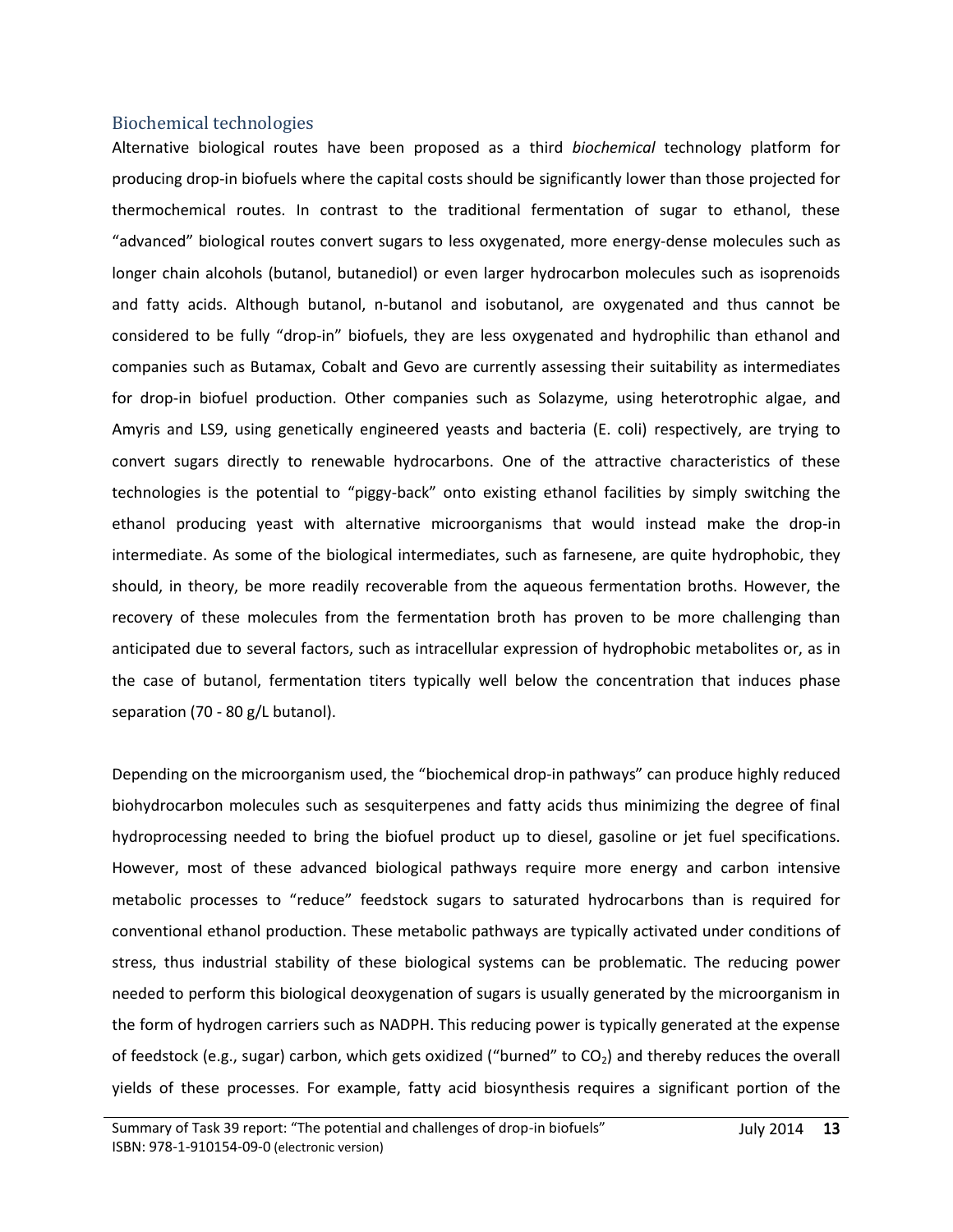feedstock carbon to be consumed to produce the energy required to drive fatty acid elongation. Each elongation cycle requires one reducing NADPH molecule to drive biosynthesis, such that one molecule of a C16 fatty acid (i.e., palmitic acid) requires 7 repetition cycles and thus 7 NADPH molecules, which are usually generated by oxidizing feedstock carbon at the expense of product yield. The demonstrated volumetric productivities and product yields for such advanced biological production ("fermentation") processes are currently about an order of magnitude lower than what is now achieved by conventional ethanologenic yeast fermentations. As was described previously for thermochemical processes, the use of hydrogen  $(H<sub>2</sub>)$  from an outside source can improve the yields and volumetric productivities of advanced biological processes. For example, Lanzatech intends to use natural gas derived hydrogen in order to convert  $CO<sub>2</sub>$  to biofuel using their proprietary bacteria. Biochemical based drop-in platforms should have one advantage over thermochemical based processes in that relatively pure and functionalized long carbon chain molecules should typically be produced.

However, it should be noted that drop-in biofuels might not be the best value proposition for the biochemical processing of biomass and sugars. Biochemical platform routes, due to fewer processing steps and lower NADPH requirements (or hydrogen consumption), are already well suited to make oxygenated products such as carboxylic acids, alcohols and polyols that can generate substantially higher revenues in the rapidly growing bio-based chemicals markets. Less oxygenated microbial metabolites with potential to be drop-in biofuel intermediates such as Amyris's farnesene and Gevo or Butamax's butanol are already being sold in the value added chemicals and cosmetics markets. Thus, market competition for biochemical drop-in products will be significant and likely grow as markets for biobased chemicals continue to expand. Estimates are that these markets will reach 10-50 million tonnes per year by 2020, equal to the current market size for biofuels (Lux Research, 2010; Higson, 2011; Bomgardner, 2012). Until these value-added markets are saturated, there is little economic incentive for the biochemical platform companies to focus on drop-in fuels.

# <span id="page-14-0"></span>Hybrid technologies

Several hybrid platforms for drop-in biofuel are also under active commercial development, including catalytic aqueous phase reforming (APR) (e.g., Virent), alcohol-to-jet (ATJ) (e.g., Cobalt, Gevo), acid-toalcohol (e.g., Zeachem) and syngas fermentation (e.g., INEOS Bio, LanzaTech). Based on the limited information in the public domain, each of these approaches appears to have both distinct advantages and significant challenges. For example, the APR process can produce drop-in fuel blendstocks but relies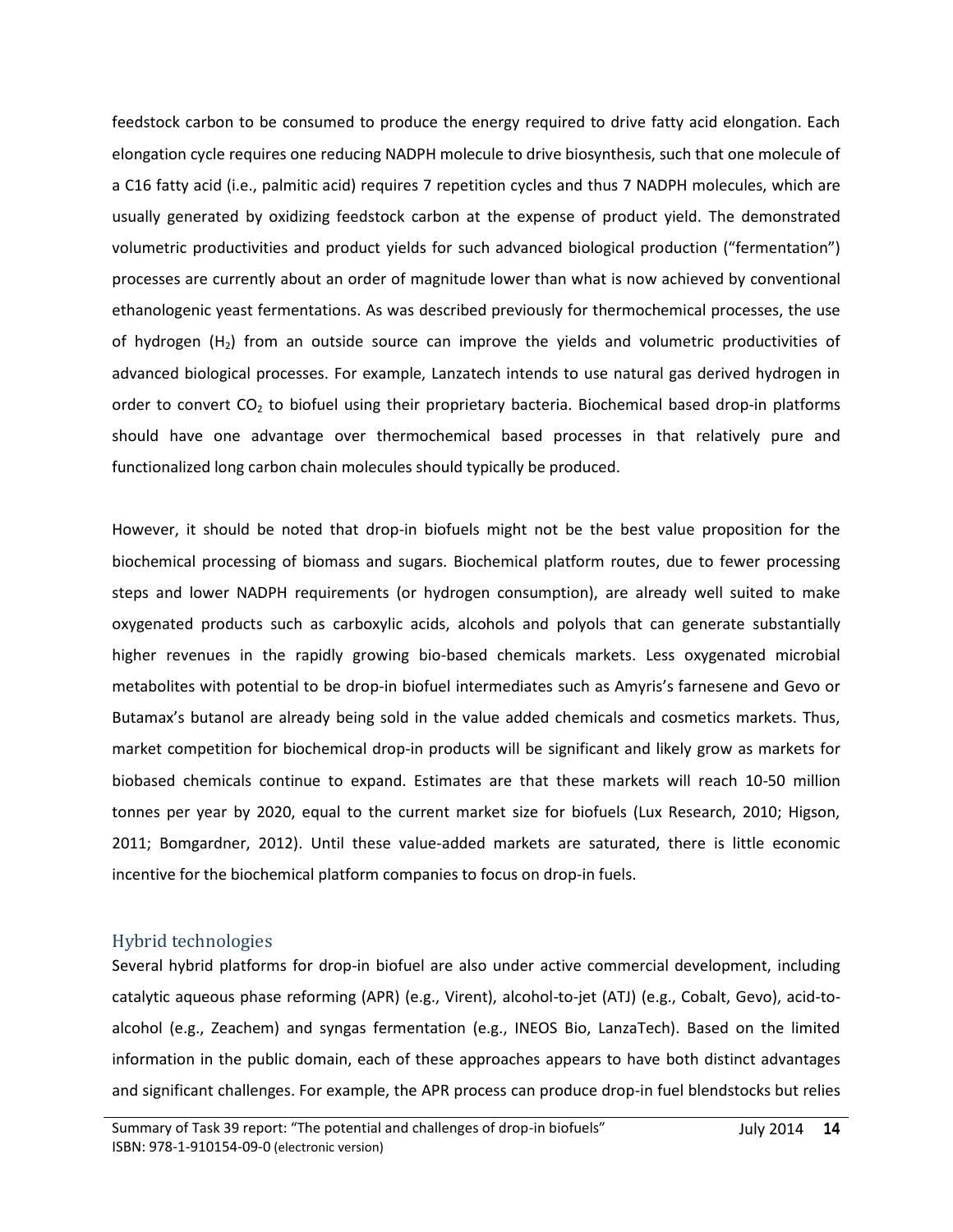on new catalysts that have not, as yet, been proven at an industrial scale or over prolonged operation when processing highly oxidized (hydrogen-deficient) renewable feeds. Similarly, although syngas fermentation offers the potential to convert higher proportions of feedstock carbon to product, the limited solubility of the CO gas in the aqueous solutions makes scale-up difficult while the need to cool the syngas from over 700 °C to below 50 °C for fermentation hinders process thermal efficiency. However, two hybrid platform companies that are using syngas fermentation technology -- INEOS Bio and LanzaTech – have built and are operating large demonstration/small commercial scale facilities. It should be noted that although ATJ and acid-to-alcohol technologies are technically proven, the drop-in intermediates and many of the proposed feedstocks, such as ethanol, acetic acid, ethyl acetate, etc., are typically more valuable (on an energy basis) as chemicals than as jet or alcohol fuel products. However, as jet fuels from alcohols are expected to acquire ASTM certification in 2014, there is a possibility that ATJ drop-in jet fuels could become commercially attractive in countries such as Brazil and the US where ethanol is currently available at relatively low cost.

# <span id="page-15-0"></span>Future Outlook

While tremendous technical progress and commercialization activity have taken place over the past several years, only relatively small amounts of drop-in biofuels that are "functionally equivalent to petroleum-derived transportation fuels" are commercially available today. In the same way conventional (so-called "first generation") bioethanol from sugar and starch was used to establish the infrastructure and "rules" for subsequent production and use of advanced (so-called "second generation") bioethanol, it is likely that oleochemical derived drop-in biofuels will initially be used to establish the markets and procedures for use of drop-in biofuels. This is exemplified by the many HVObased biofuel flight trials and refinery processing trials that have been undertaken over the last few years and by the recent ASTM approval of oleochemical derived jet fuel blendstocks. However, the further expansion of the oleochemical platform will be limited by the cost, availability and sustainability of food grade (vegetable oil) or animal oil/fat based feedstocks.

This likely evolution of emerging thermochemical based drop-in technologies piggy-backing on the development of oleochemical based drop-in biofuels is analogous to what is happening in the commercialisation of cellulosic ethanol, where the use of more plentiful, cheaper, non-food lignocellulosic feedstock typically entails larger technology risks and higher capital costs for the processing of the feedstock than sugar and starch-based ethanol production processes but also offer the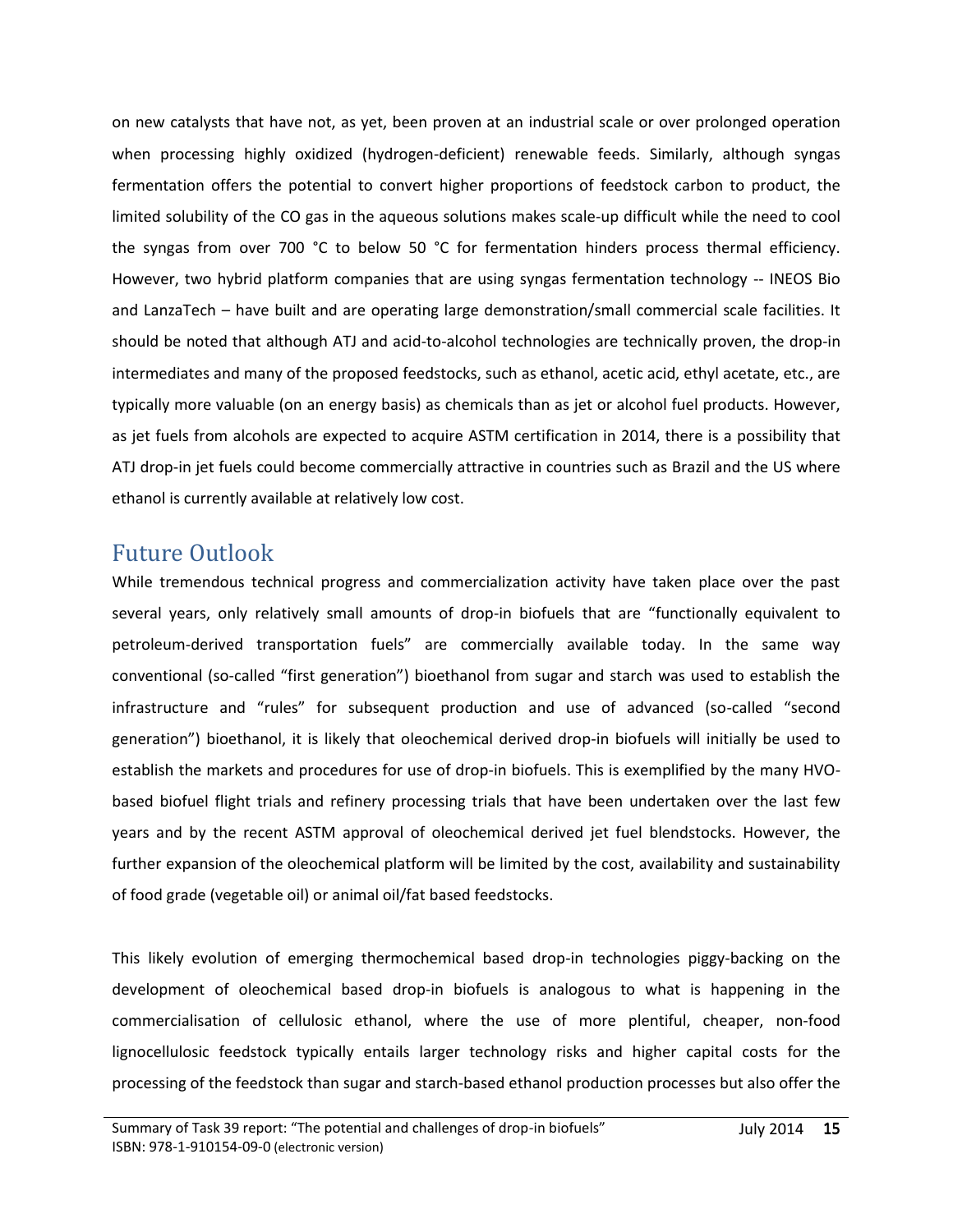potential to greatly expand the level of production and minimize concerns about potential food versus fuel issues. Although oleochemical based biofuels are helping to establish markets for drop-in biofuels, it is likely that, in the mid-to-long term, thermochemical based processes will account for a considerable amount of the growth in drop-in biofuels production. As biochemical and hybrid based processes typically provide lower yields of more oxygenated drop-in biofuels intermediates and these intermediate products often command higher prices as chemicals in the rapidly growing bio-based chemicals markets than they do as biofuels, it is likely that this is where their initial growth will occur, at least until the chemical markets are saturated.

While it is possible that future biorefineries will utilize biomass in much the same way that current petroleum refineries use crude oil (by converting the raw feedstock into a diverse range of fuels and chemical products in a single highly integrated facility), it is probable that larger sized thermochemical based facilities will primarily focus on converting biomass feedstocks to commodity scale drop-in biofuels and bioenergy products while somewhat smaller scale biochemical or algal platform based facilities will convert sugar, biomass or syngas feedstocks to specific higher value non-commodity products such as farnesene, butanediol, succinic acid, butanol or oils for use in more lucrative bio-based fine-chemicals markets (e.g., cosmetics, food additives, lubricants, etc.). Regardless of the specific technology, hydrogen sourcing will play a major role in future commercialization of drop-in biofuels.

# <span id="page-16-0"></span>Recommendations and future work

Due primarily to the significant processing and resource requirements (e.g., sufficient hydrogen supply and effective catalysts) needed to make drop-in biofuels as compared to "conventional" oxygenated alcohol and FAME biofuels, large scale production of cost-competitive drop-in biofuels will be challenging in the near-to-midterm. Thus, supportive policies will likely be needed to promote the development and commercialization of these fuels if they are to become significant contributors to global biofuels production. Currently, no policies (e.g., tax breaks, subsidies, etc.) differentiate new, more fungible and infrastructure ready drop-in type biofuels from less infrastructure compatible oxygenated biofuels. While some mandates distinguish between conventional and advanced biofuels in terms of their greenhouse gas emissions reduction potential (e.g., the US RFS), there are currently no such incentives to stimulate development and use of drop-in biofuels. While oleochemical platforms are commercial today, their future growth is constrained by the cost and availability of feedstocks. Although thermochemical based processes have considerable potential, further R&D support is required to help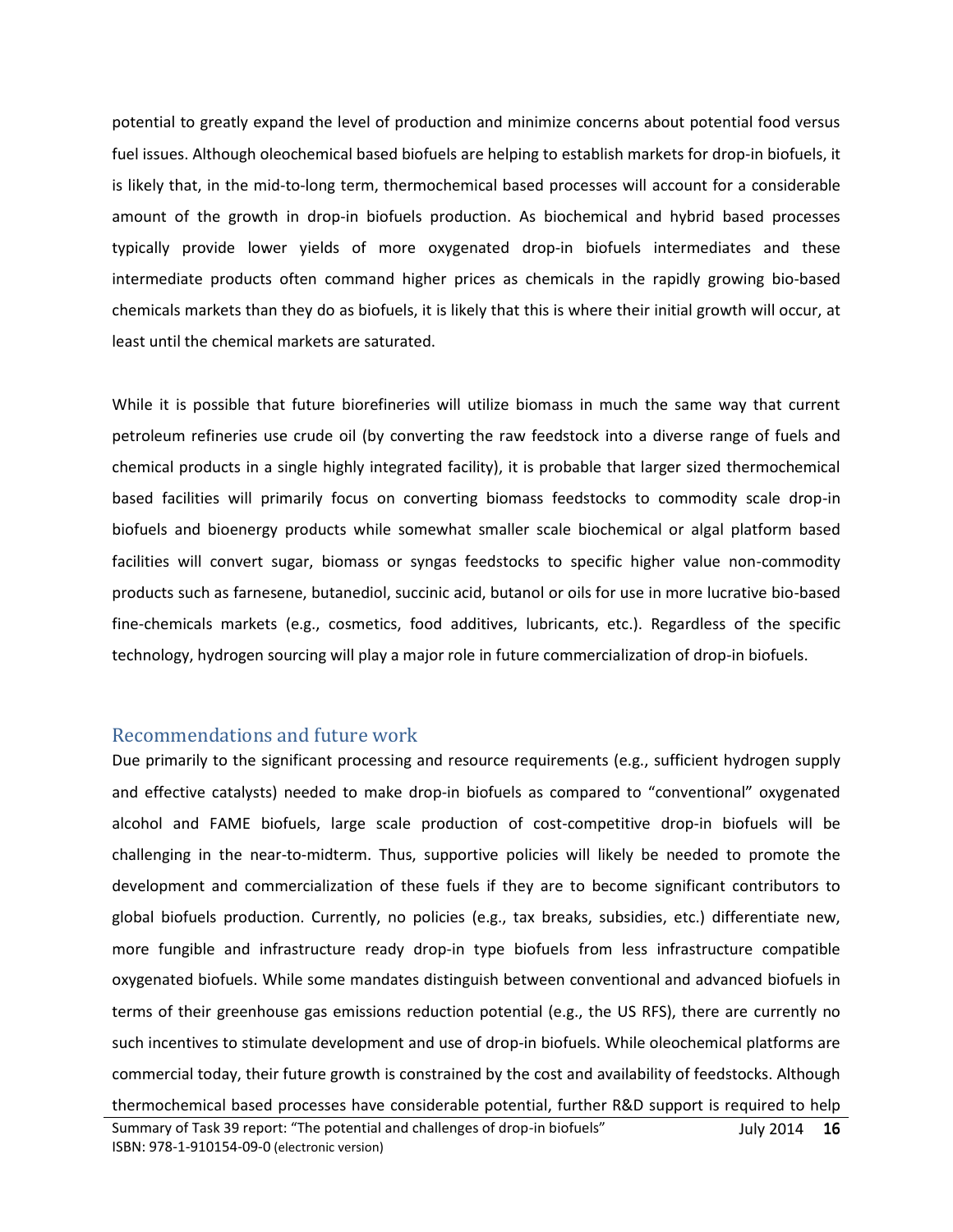resolve scale and catalyst issues. In the short term, biochemical based platform will likely focus on producing higher value chemicals while building the experience and capacity needed to be able to scale up drop-in biofuel production when bio-based chemicals markets become saturated. While tremendous technical progress has been made in developing and improving the various routes to drop-in fuels, supportive policies directed specifically towards the further development of drop-in biofuels will be needed to ensure their continued development and to hasten their future commercial success.

# **R&D focus areas that should have a significant impact on enhancing the commercial viability of drop-in biofuels:**

- Development of economically viable processes to produce renewable industrial grade hydrogen;
- Establish more cost effective and area efficient terrestrial or aquatic based systems to produce oleochemical feedstocks;
- Improve the cost, performance, lifespan and recyclability of hydroprocessing catalysts for oxygenated biomass feedstocks;
- Create economically viable small scale gasification and syngas cleanup processes;
- Produce biofuel intermediates that are miscible and better able to be co-processed with petroleum feeds;
- Improve the productivity and product recovery methods of biochemical platforms;
- Develop the potential synergies of co-processing bio-oil and fossil liquids in thermochemical processes and in existing petroleum refineries.

# **Strategic/logistic recommendations:**

- Use of pyrolysis oils as intermediates for gasification (logistics benefits);
- Utilize idle Fluid Catalytic Cracking (FCC) and hydrogen generating capacity located within current oil refineries;
- Incorporate value added chemicals in all drop in biofuel platforms, particularly in the case of biochemical platforms;
- Develop and implement policy measures that differentiate and enhance drop-in biofuels RD&D and reduce regulatory hurdles limiting the co-processing of bio-oils in oil refineries;
- Include and consult with the aviation sector in the development of drop-in biofuel promoting strategies (i.e. development of drop-in aviation biofuel mandates and tax incentives as well as transportation GHG reduction strategies such as those described in the EU ETS and the US RFS).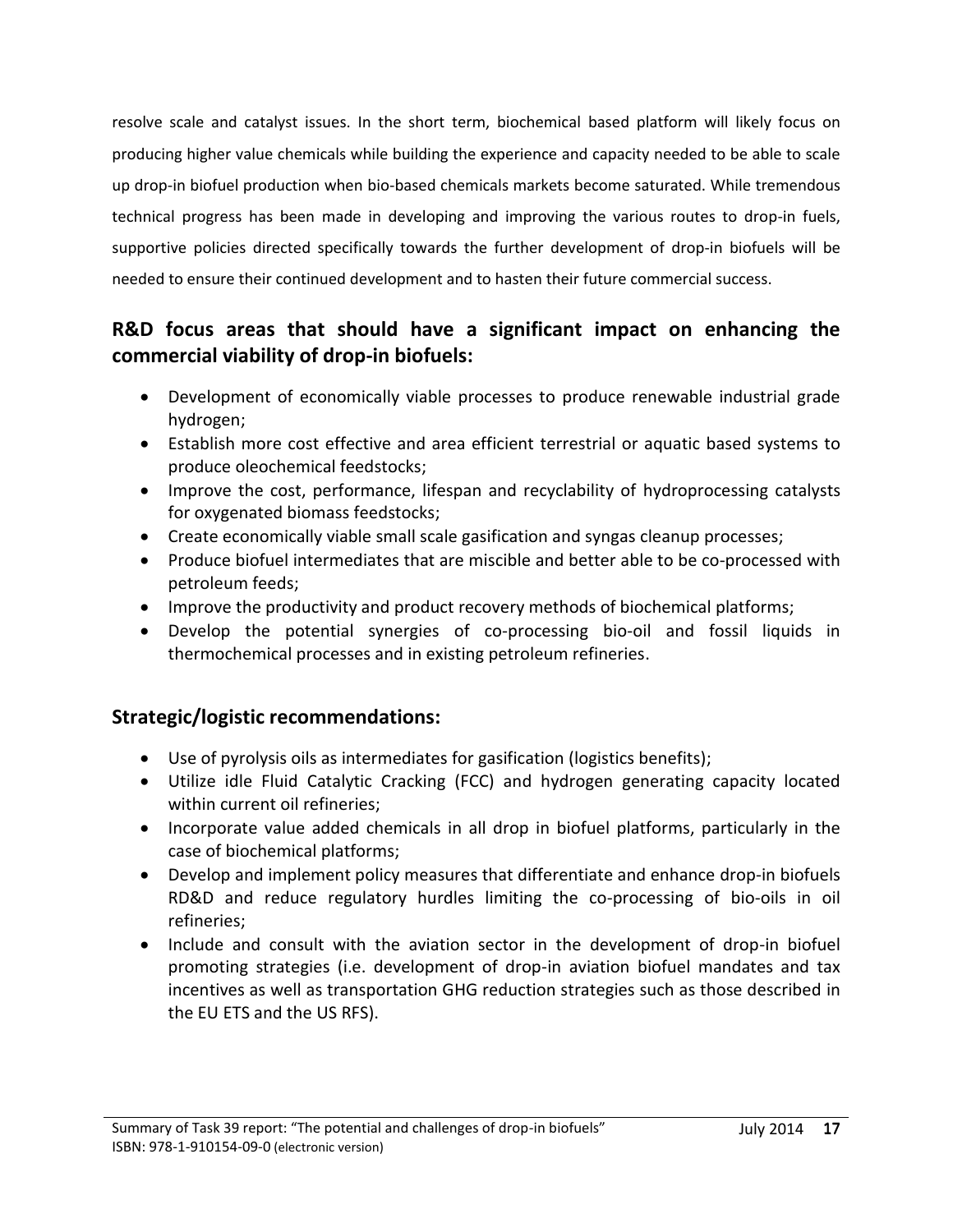# <span id="page-18-0"></span>Key References

- Anex, R. P., Aden, A., Kazi, F. K., Fortman, J., Swanson, R. M., Wright, M. M., Dutta, A. (2010). Technoeconomic comparison of biomass-to-transportation fuels via pyrolysis, gasification, and biochemical pathways. *Fuel*, *89*, S29–S35. doi:10.1016/j.fuel.2010.07.015
- Bauen, A., Howes, J., Bertuccioli, L., & Chudziak, C. (2009). *Review of the Potential for Biofuels in Aviation*. *E4Tech*. Retrieved from http://scholar.google.com/scholar?hl=en&btnG=Search&q=intitle:Review+of+the+potential+for+bi ofuels+in+aviation#0
- Bridgwater, A. V. (2012). Review of fast pyrolysis of biomass and product upgrading. *Biomass and Bioenergy*, *38*, 68–94. doi:10.1016/j.biombioe.2011.01.048
- Brown, R. C. (2011). *Thermochemical Processing of Biomass: Conversion into Fuels, Chemicals and Power*. (R. C. Brown, Ed.) (1st ed., p. 330). Hoboken, NJ, USA: Wiley-VCH
- Bunting, B., Bunce, M., Brone, T., & Storey, J. (2010). *Fungible and compatible biofuels: literature search, summary, and recommendations* (p. 112). Oak Ridge, TN, USA. Retrieved from https://www.bioenergykdf.net/sites/default/files/Bruce\_Bunting/20110512135206-0.pdf
- Butler, E., Devlin, G., Meier, D., & McDonnell, K. (2011). A review of recent laboratory research and commercial developments in fast pyrolysis and upgrading. *Renewable and Sustainable Energy Reviews*, *15*(8), 4171–4186. doi:10.1016/j.rser.2011.07.035
- Corma, A., Huber, G., Sauvanaud, L., & Oconnor, P. (2007). Processing biomass-derived oxygenates in the oil refinery: Catalytic cracking (FCC) reaction pathways and role of catalyst. *Journal of Catalysis*, *247*(2), 307–327. doi:10.1016/j.jcat.2007.01.023
- Egeberg, R. G., Michaelsen, N. H., & Skyum, L. (2010). *Novel hydrotreating technology for production of green diesel* (p.21). Lyngby, Denmark. Retrieved from http://www.topsoe.com/business\_areas/refining/~/media/PDF files/Refining/novel\_hydrotreating\_technology\_for\_production\_of\_green\_diesel.ashx
- EIA. (2013). *Annual Energy Outlook 2013: Early Release Overview* (p. 16). Washington, DC, USA. Retrieved from http://www.eia.gov/forecasts/aeo/er/pdf/0383er(2013).pdf
- Elliott, D. C. (2007). Historical Developments in Hydroprocessing Bio-oils. *Energy & Fuels*, *21*(3), 1792– 1815. doi:10.1021/ef070044u
- Forsberg, C. W. (2005). *Hydrogen Markets : Implications for Hydrogen Production Technologies* (p. 13). Oak Ridge, TN, USA. Retrieved from http://www.ornl.gov/~webworks/cppr/y2001/pres/122902.pdf
- Hayes, D. J. M. (2013). Second-generation biofuels: why they are taking so long. *Wiley Interdisciplinary Reviews: Energy and Environment*, *2*(3), 304–334. doi:10.1002/wene.59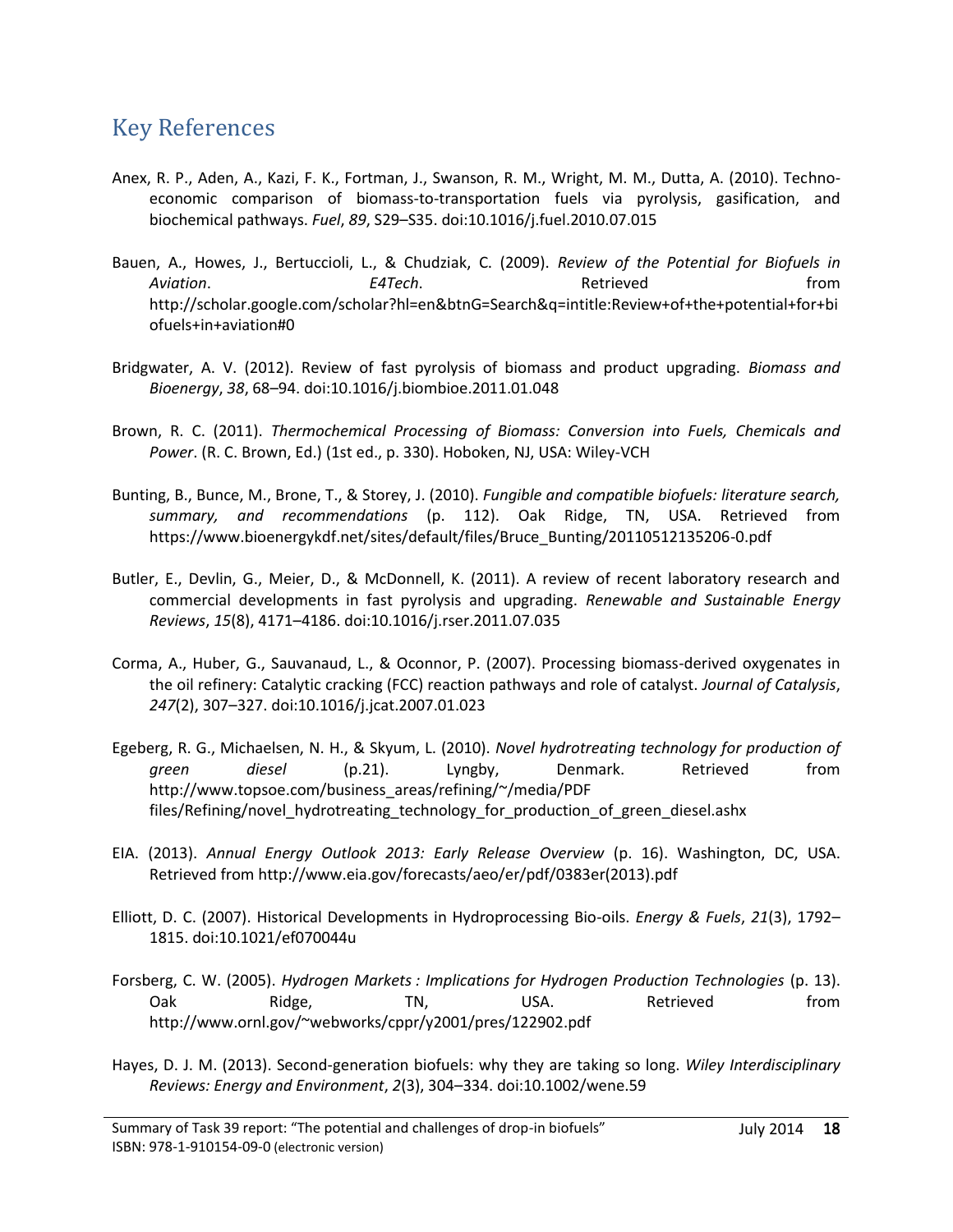- Hileman, J., Ortiz, D., Bartis, J., & Wong, H. (2009). *Near-term feasibility of alternative jet fuels* (p. 150). Santa Monica, CA. Retrieved from http://stuff.mit.edu:8001/afs/athena.mit.edu/dept/aeroastro/partner/reports/proj17/altfuelfeasr pt.pdf
- Holladay, J. D., Hu, J., King, D. L., & Wang, Y. (2009). An overview of hydrogen production technologies. *Catalysis Today*, *139*(4), 244–260. doi:10.1016/j.cattod.2008.08.039
- Huber, G. W., & Corma, A. (2007). Synergies between bio- and oil refineries for the production of fuels from biomass. *Angewandte Chemie (International ed. in English)*, *46*(38), 7184–201. doi:10.1002/anie.200604504
- IEA. (2011). *Technology Roadmap: Biofuels for Transport* (p. 56). Paris: OECD Publishing. doi:10.1787/9789264118461-en
- IEA. (2012). *World Energy Outlook 2012*. *International Energy Agency (IEA), Paris* (p. 690). Paris. Retrieved from [http://203.117.10.102/media/news\\_pdfs/WEO2012 Singapore Fatih Birol.pdf](http://203.117.10.102/media/news_pdfs/WEO2012%20Singapore%20Fatih%20Birol.pdf)
- IEA. (2012). *Medium-Term Oil Market Report 2012* (p. 144). Paris: OECD Publishing. doi:10.1787/9789264188471-en
- Jones, S. B., Valkenburg, C., Walton, C. W., Elliott, D. C., Holladay, J. E., Stevens, D. J., Czernik, S. (2009). Production of Gasoline and Diesel from Biomass via Fast Pyrolysis, Hydrotreating and Hydrocracking : A Design Case, (February).
- Jones, S. B., Meyer, P., Snowden-Swan, L., Padmaperuma, A., Tan, E., Dutta, A., Jacobson, J., Cafferty, K. (2013). Process Design and Economics for the Conversion of Lignocellulosic Biomass to Hydrocarbon Fuels: Fast Pyrolysis and Hydrotreating Bio-oil Pathway. *Report PNNL-23053 NREL/TP-5100-61178* (November 2013). Report available from: http://www.pnnl.gov/main/publications/external/technical\_reports/PNNL-23053.pdf.
- Jovanovic Tews, I., Jones, S. B., Santosa, D. M., Dai, Z., Ramasamy, K., & Zhu, Y. (2010). *A Survey of Opportunities for Microbial Conversion of Biomass to Hydrocarbon Compatible Fuels* .
- Levin, D. B., & Chahine, R. (2010). Challenges for renewable hydrogen production from biomass. *International Journal of Hydrogen Energy*, *35*(10), 4962–4969. doi:10.1016/j.ijhydene.2009.08.067
- Pearlson, M. N. (2011). *A techno-economic and environmental assessment of hydroprocessed renewable distillate fuels (Master Thesis)*. Massachusetts Institute of Technology. Retrieved from http://dspace.mit.edu/handle/1721.1/65508
- Peralta-Yahya, P. P., & Keasling, J. D. (2010). Advanced biofuel production in microbes. *Biotechnology journal*, *5*(2), 147–62. doi:10.1002/biot.200900220
- Ringer, M., Putsche, V., & Scahill, J. (2006). *Large-Scale Pyrolysis Oil Production : A Technology Assessment and Economic Analysis* (p. 93). Golden, CO, USA. Retrieved from http://www.nrel.gov/docs/fy07osti/37779.pdf